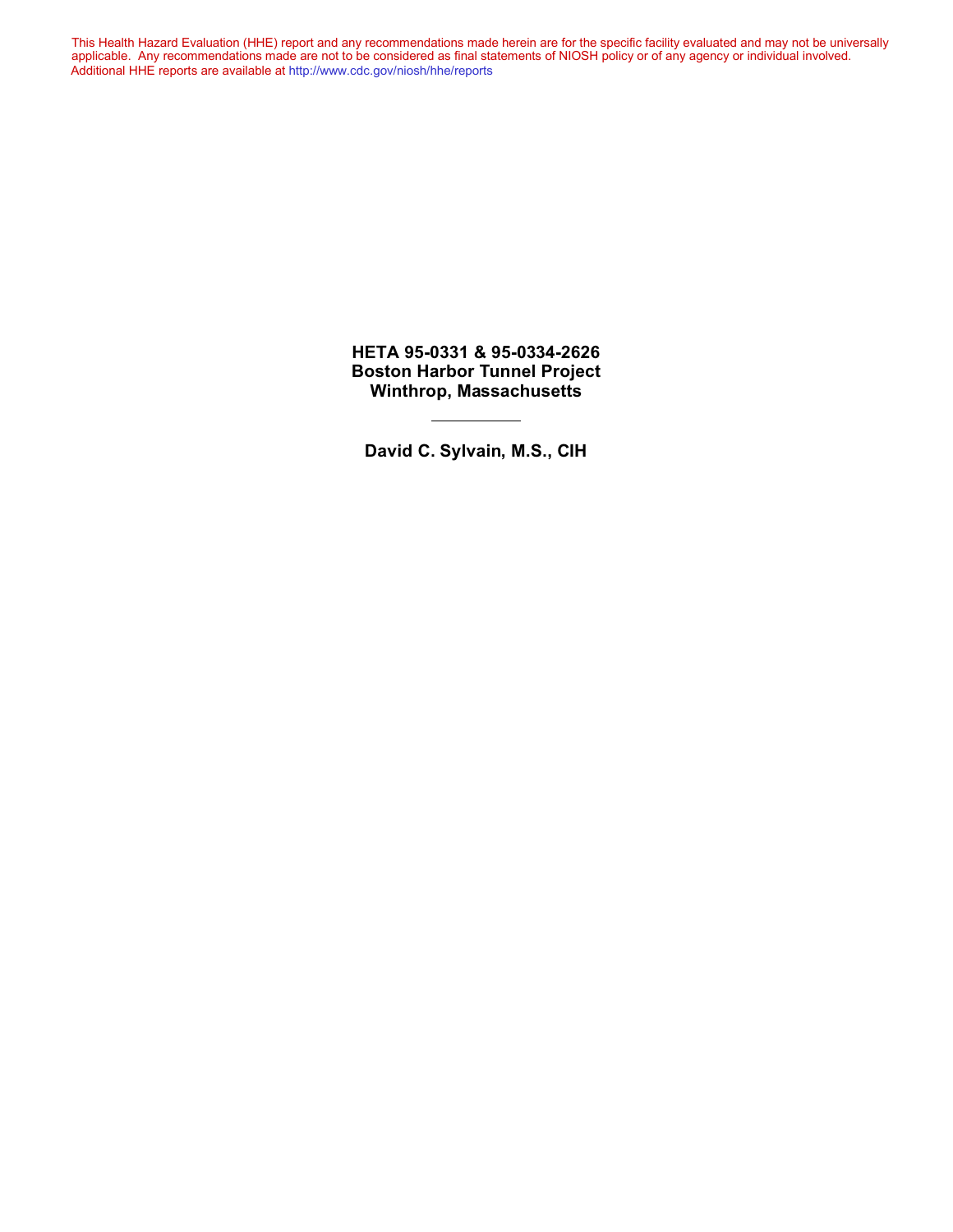# **PREFACE**

The Hazard Evaluations and Technical Assistance Branch of NIOSH conducts field investigations of possible health hazards in the workplace. These investigations are conducted under the authority of Section 20(a)(6) of the Occupational Safety and Health Act of 1970, 29 U.S.C. 669(a)(6) which authorizes the Secretary of Health and Human Services, following a written request from any employer or authorized representative of employees, to determine whether any substance normally found in the place of employment has potentially toxic effects in such concentrations as used or found.

The Hazard Evaluations and Technical Assistance Branch also provides, upon request, technical and consultative assistance to Federal, State, and local agencies; labor; industry; and other groups or individuals to control occupational health hazards and to prevent related trauma and disease. Mention of company names or products does not constitute endorsement by the National Institute for Occupational Safety and Health.

# **ACKNOWLEDGMENTS AND AVAILABILITY OF REPORT**

This report was prepared by David C. Sylvain, M.S., CIH, of the Hazard Evaluations and Technical Assistance Branch, Division of Surveillance, Hazard Evaluations and Field Studies (DSHEFS). Field assistance was provided by Mary E. Brown, D.V.M., M.P.H.. Analytical support was provided by Miriam K. Lonon, Ph.D. Desktop publishing by Pat Lovell.

Copies of this report have been sent to employee and management representatives at ICF Kaiser Engineers Massachusetts, Kiewit-Atkinson-Kenny J. V., S. A. Healy/Modern Continental J.V., Massachusetts Water Resources Authority, and the Occupational Safety and Health Administration. This report is not copyrighted and may be freely reproduced. Single copies of this report will be available for a period of three years from the date of this report. To expedite your request, include a self-addressed mailing label along with your written request to:

> NIOSH Publications Office 4676 Columbia Parkway Cincinnati, Ohio 45226 800-356-4674

After this time, copies may be purchased from the National Technical Information Service (NTIS) at 5825 Port Royal Road, Springfield, Virginia 22161. Information regarding the NTIS stock number may be obtained from the NIOSH Publications Office at the Cincinnati address.

**For the purpose of informing affected employees, copies of this report shall be posted by the employer in a prominent place accessible to the employees for a period of 30 calendar days.**

### **Health Hazard Evaluation Report 95-0331 & 95-0334-2626 Boston Harbor Tunnel Project Winthrop, Massachusetts**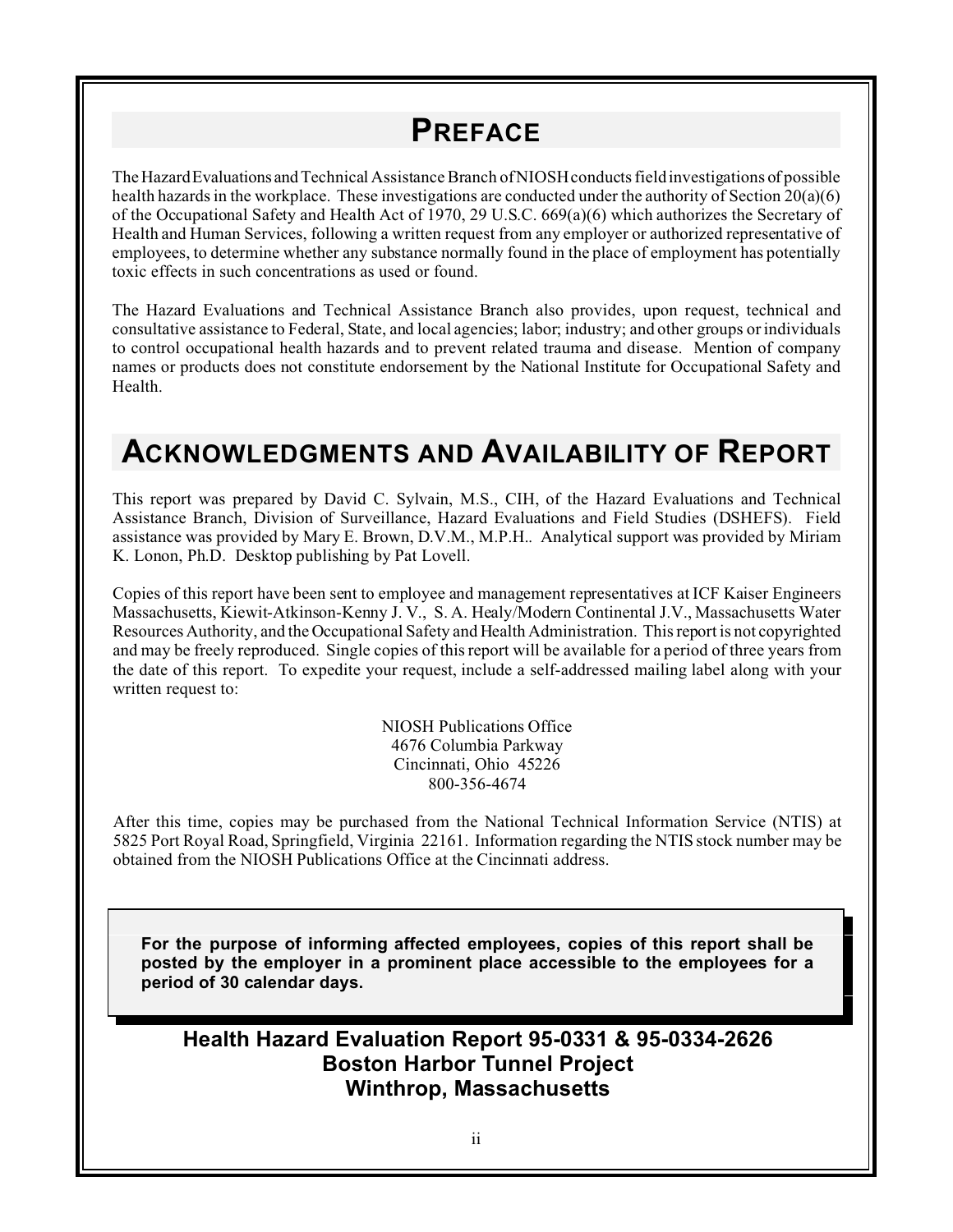**David C. Sylvain, M.S., CIH**

# **SUMMARY**

On July 19, 1995, the National Institute for Occupational Safety and Health (NIOSH) received a request from the Centers for Disease Control and Prevention (CDC), National Center for Infectious Diseases (NCID) for assistance in investigating reports of increased respiratory illness among Boston Harbor Tunnel workers. During the following week, NIOSH received Health Hazard Evaluation (HHE) requests from the Occupational Safety and Health Administration (OSHA), the Massachusetts Water Resources Authority (MWRA), two contractors, and four labor organizationsto investigate the incidence of respiratory problems among tunnel construction workers at this project. Because NIOSH was assisting NCID in an investigation of the problem described in the HHE requests, action was deferred on these requests until NCID completed its investigation.

From July 21 through August 7, 1995, NIOSH assisted NCID investigators. Epidemic Intelligence Service (EIS) Officers from NCID and NIOSH reviewed medical records, and developed a medical questionnaire for evaluating the nature and extent of respiratory illness among tunnel workers. Investigators from NCID and NIOSH met with representatives of Boston City Department of Health and Hospitals, contractor management, MWRA, and the unions. Investigators conducted a walk-through inspection of the tunnels on July 25 and 26, 1995.

Environmental information was collected to characterize the tunnels, tunnel ventilation systems, and microbiological reservoirs. Information describing the tunnels (size, construction, location, etc.), and work areas (locations within the tunnel, materials used, pollutant sources, etc.) was included. Bulk and swab samples were obtained from selected locations within the tunnels to evaluate the nature and extent of microbial growth.

Analysis of bulk samples for total colony count and identification of bacteria and fungi revealed reservoirs of microbiological contamination; however, nothingin the samples appearsto have been related to infectiousillness or allergic-type responses among tunnel workers. Elevated concentrations of bacteria in bulk samples collected in both tunnels indicates that conditions were favorable for growth of Gram-negative, as well as the Gram-positive bacteria.

The medical investigation was limited by incomplete medical records, and poor response to questionnaires. Only 132 (33%) of the 400 workers who received a Boston Department of Health and Hospitals' questionnaire responded; and only 78 (39%) of an estimated 200 Inter-Island and Outfall Tunnel workers returned the NCID/NIOSH questionnaire.

The tunnel workers' respiratory illnesses appeared to represent a spectrum of clinical disease, and had no identifiable common source or etiology. Diagnoses from medical records included other respiratory illnesses such as tracheobronchitis, sinusitis, otitis, and asthma in addition to pneumonia..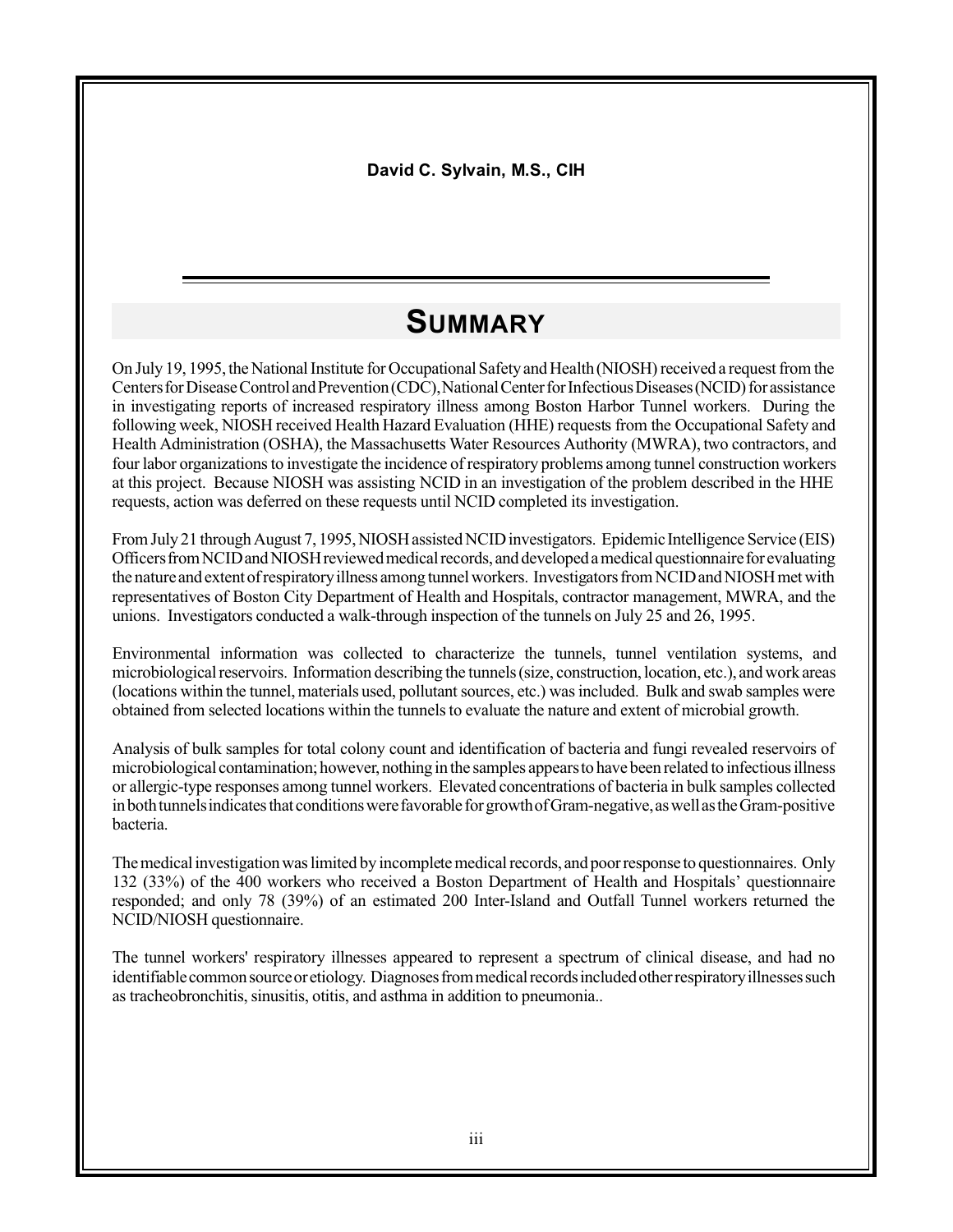The tunnel workers' respiratory illnesses appeared to represent a spectrum of clinical disease which had no identifiable common source or etiology. A reliable estimate of the incidence of respiratory illness among tunnel workers could not be determined; therefore, it is not known if the incidence of illness among these workers was greater than would have been expected among the general population.

No workplace health hazard was associated with respiratory illness among tunnel workers. Reservoirs of bacterial and fungal growth were identified; however, nothing in the samples appears to have been related to reports of infectious illness, or allergic-type responses.

Keywords: SIC 1622 (Bridge, Tunnel, and Elevated Highway Construction), bronchitis, flu, microbiological contamination, pneumonia, respiratory illness.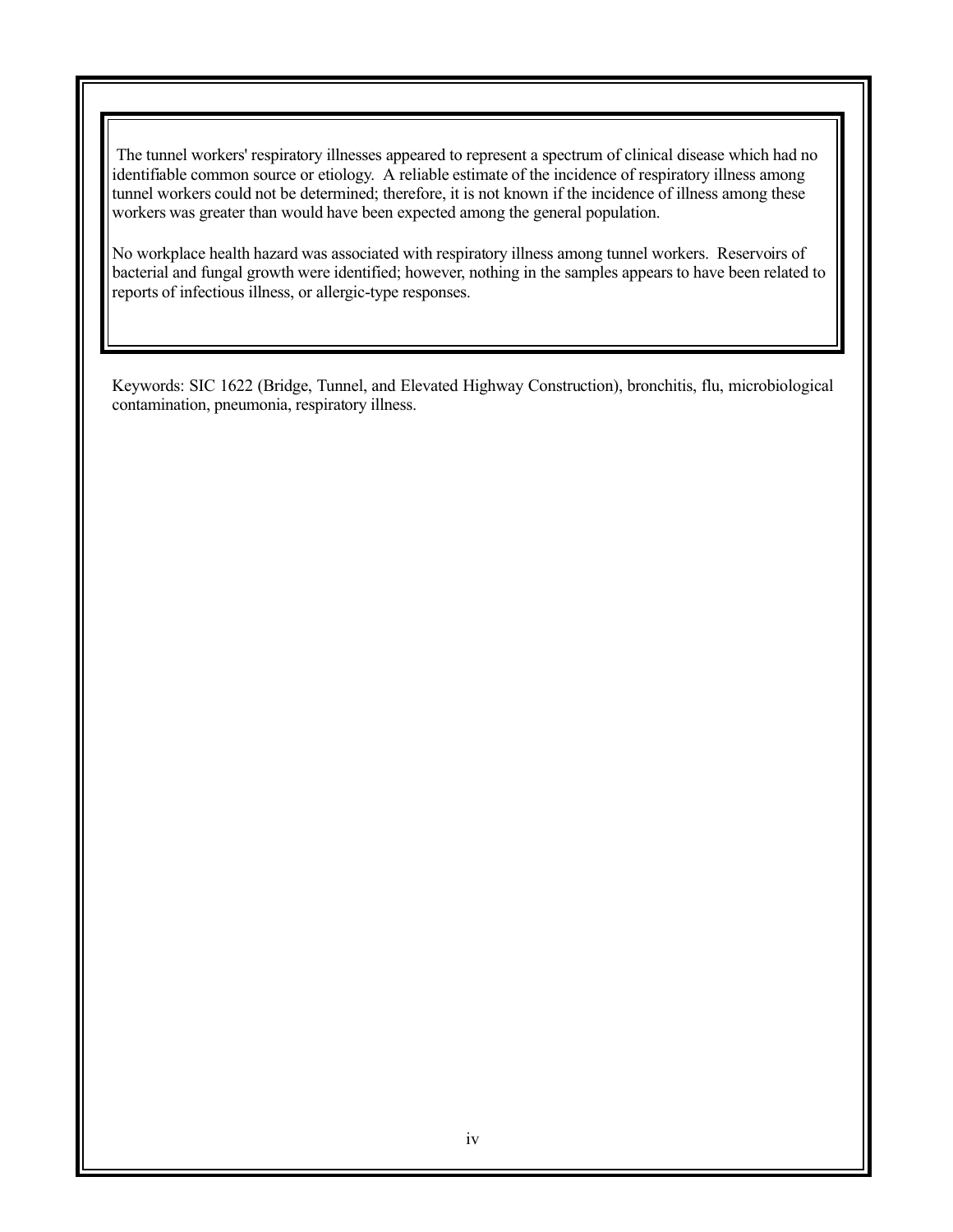# **TABLE OF CONTENTS**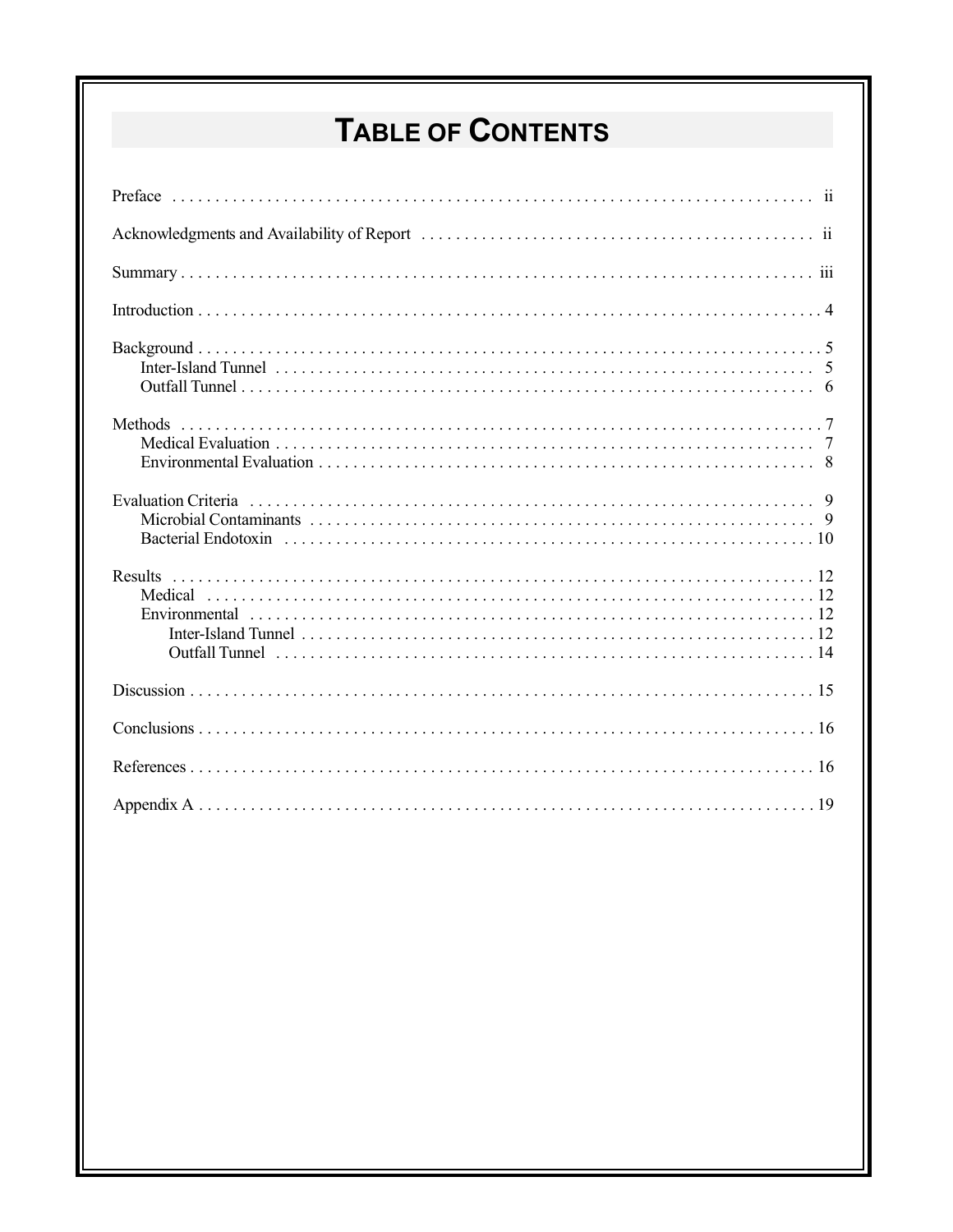# **INTRODUCTION**

On July 19, 1995, the National Institute for Occupational Safety and Health (NIOSH) received a request from the Centersfor Disease Control and Prevention (CDC), National Center for Infectious Diseases (NCID) for assistance in investigating reports of increased respiratory illness among Boston Harbor Tunnel workers. During the following week, NIOSH received Health Hazard Evaluation (HHE) requests from the Occupational Safety and Health Administration (OSHA), the Massachusetts Water Resources Authority (MWRA), two contractors, and four labor organizations to investigate the incidence of respiratory problems among tunnel construction workers at this project. Because NIOSH was assisting NCID in an investigation of the problem described in the HHE requests, action was deferred on these requests until NCID completed its investigation.

From July 21 through August 7, 1995, NIOSH assisted in the NCID investigation. NIOSH investigators met with representatives of Boston CityDepartmentofHealthandHospitals,contractor management,MWRA,andtheunions. Investigators from NCID and NIOSH conducted a walk-through inspection of the tunnels on July 25 and 26, 1995.

Epidemic Intelligence Service (EIS) Officers from NCID and NIOSH reviewed medical records, and developed a medical questionnaire to evaluate the natureandextentofrespiratoryillnessamongtunnel workers; however, only 39% of an estimated 200 workers who attended a July 23, 1995, Tunnel Workers' union meeting responded to the questionnaire. Repeated attempts by the EIS OfficerstomeetwiththeOperatingEngineersLocal 4, and the International Brotherhood of Electrical Workers Local 103 (which represented 30% and 12% of the tunnel workforce, respectively), were unsuccessful; therefore, workers in these unions could not be contacted for distribution of the questionnaire. On August 7, 1995, NCID representatives concluded their investigation with a presentation of observations and recommendations at a meeting/teleconference held at the offices of Boston City Health and Hospitals.

On August 9, 1995, NIOSH initiated an investigationoftheHHErequestsfollowingNCID's determination that respiratory illness among tunnel workersrepresented a range of clinical diseasewith no identifiable common etiology. On August 24, 1995, NIOSH investigators held an opening conference which was attended by representatives from management, MWRA, and union representatives.

# **BACKGROUND**

The Boston Harbor Tunnel Project involves the construction of two tunnels for transporting sewage effluent to and from a new sewage treatment plant located on Deer Island, in Winthrop, Massachusetts. The Inter-Island Tunnel, which will connect Nut Island with the sewage treatment facility, is approximately 240 feet below sea level, 17 feet in diameter, and will be five miles long when completed. The Outfall Tunnel originates at Deer Island, and will transport treated effluent for nine miles beneath Massachusetts Bay, where it will be discharged into the bay through a system of diffusers. The Outfall Tunnel is reported to be the longest single-entry tunnel ever constructed.

### **Inter-Island Tunnel**

A total of approximately 150 people worked in the Inter-Island Tunnel at the time of this investigation. The majority of the workforce was located at either end of the tunnel, i.e., at the heading, or at the Deer Island shaft. Of the 30 to 40 workers on each of the three shifts, there were approximately 20 tunnel workers(miners), 2-3 electricians, and 8 operating engineers. Ten to 12 tunnelworkerswere located at the tunnel boring machine (TBM), with the remainder working in support of the boring operation. The engineers operated equipment throughout the tunnel, which included the dieselpowered locomotives ("loci") and cars that transported equipment and personnel between the shaft and the heading; and excavated rock ("muck") from the TBM at the heading.

Mechanical ventilation brought air into the tunnel through the Long Island shaft, which is located approximately midway along the length of the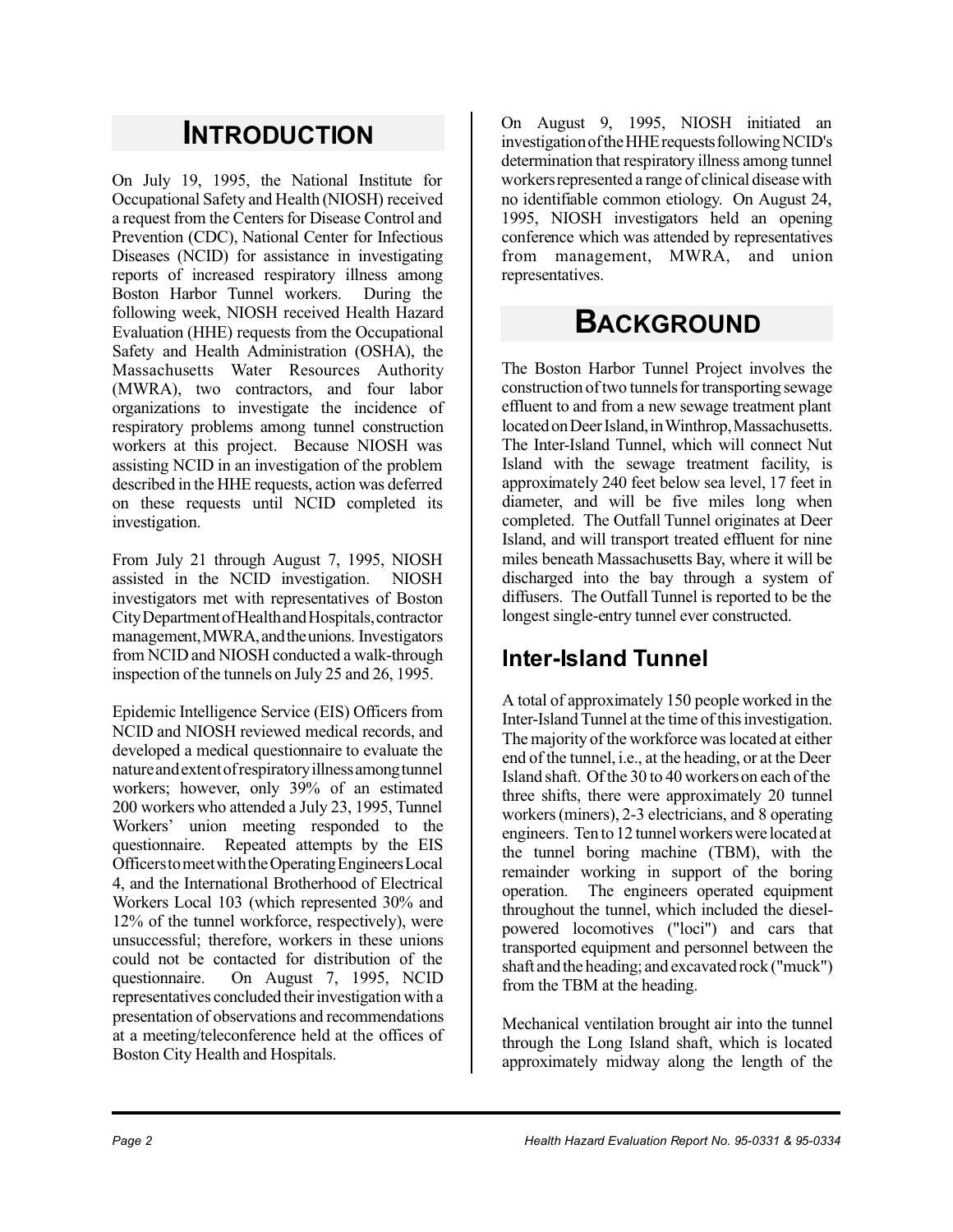tunnel. The supply duct was split into the main line, which supplied ventilation to the heading; and a shorter, secondary line which supplied air between Long Island and the heading. The flow from these lines forced air to flow through the tunnel toward Deer Island, where it exited via the Deer Island shaft. Each of the supply ducts ("baglines") was equipped with several fans to maintain flow along the length of the collapsible rubber duct. The main bagline was 42 inches in diameter, and the secondary bagline had a diameter of 36 inches. The baglines had been extended along the length of the tunnel as the tunnel was bored. It was reported that additional ventilation wasto be provided through a third shaft when the tunnel reached Nut Island.

Town water was piped to the heading where it was used in the wet scrubber, and for dust suppression at the face. Air was drawn through the wet scrubber to remove dust generated by the TBM. When the TBM was operating, water was reportedly supplied continuously to the scrubber and was not recirculated. (The scrubber drained into the invert.) Air from the scrubber was exhausted into the tunnel in the direction of the Deer Island shaft.

### **Outfall Tunnel**

Of the approximately 150 employees who worked in the Outfall Tunnel on all shifts, 80 to 90 were tunnel workers (miners), 50 to 60 operating engineers,andapproximately6areelectricians. The majority of workers were located at the shaft, heading, and grouting operations. Grouting occured at two rail switches known as the Colorado and California switches. As in the Inter-Island Tunnel, personnel and equipment were transported through the tunnel on a diesel-powered train; however, unlike the Inter-Island Tunnel, muck was removed by a conveyer.

The Outfall Tunnel is approximately 330 feet below sea level. The tunnel is lined with precast concrete sections which were assembled at the heading to form rings approximately 24 feet in diameter, and 5 feet long. Sanded grout (a mixture of sand, cement, and water) was pumped into the space between the rings and the tunnel wall. Sanded grout was batched on the surface, and was pumped to the tunnel where it was transported in agitator cars to

the California switch, approximately 3000 feet from the heading. Neat cement (containing no sand), was dry-batched at the Colorado switch, and was pumped behind the concrete lining to control the flow of water into the tunnel.

The ventilation system was designed to provide approximately 60,000 cubic feet of air per minute (cfm). The system included a chiller for removing moisture from intake air, and a bagline that extends to the heading. Air was discharged at the heading, and flowed through the tunnel to the Deer Island shaft. Town water was used for dust suppression at the TBM. An air cleaning system, equipped with bag filters, was used to remove airborne dust generated during tunnel boring. The air from this system discharged at the TBM trailing gear.

# **METHODS**

### **Medical Evaluation**

NCID and NIOSH investigators defined a case as the occurrence of an infiltrate on a chest radiograph, with one of the following: fever, cough, wheezing, or difficulty breathing. It was suspected that those persons who had been diagnosed with pneumonia would have received the most thorough evaluation and would, therefore, be most likely to have an etiologic diagnosis.

NCID and NIOSH investigators examined all available medical records of tunnel workers who reported respiratory symptomsof dry or productive cough, fever, wheezing, or difficulty breathing from June 1, 1994, through July 15, 1995, on questionnaires administered in June 1995 by the Boston Department of Health and Hospitals, and by the NCID/NIOSH investigation team on July 23, 1995. A detailed description of medical evaluation methods during this investigation is presented in the EPI-Aid Trip Report which has been included in Appendix A.

### **Environmental Evaluation**

Information was collected to characterize the tunnels, with emphasis on the ventilation systems,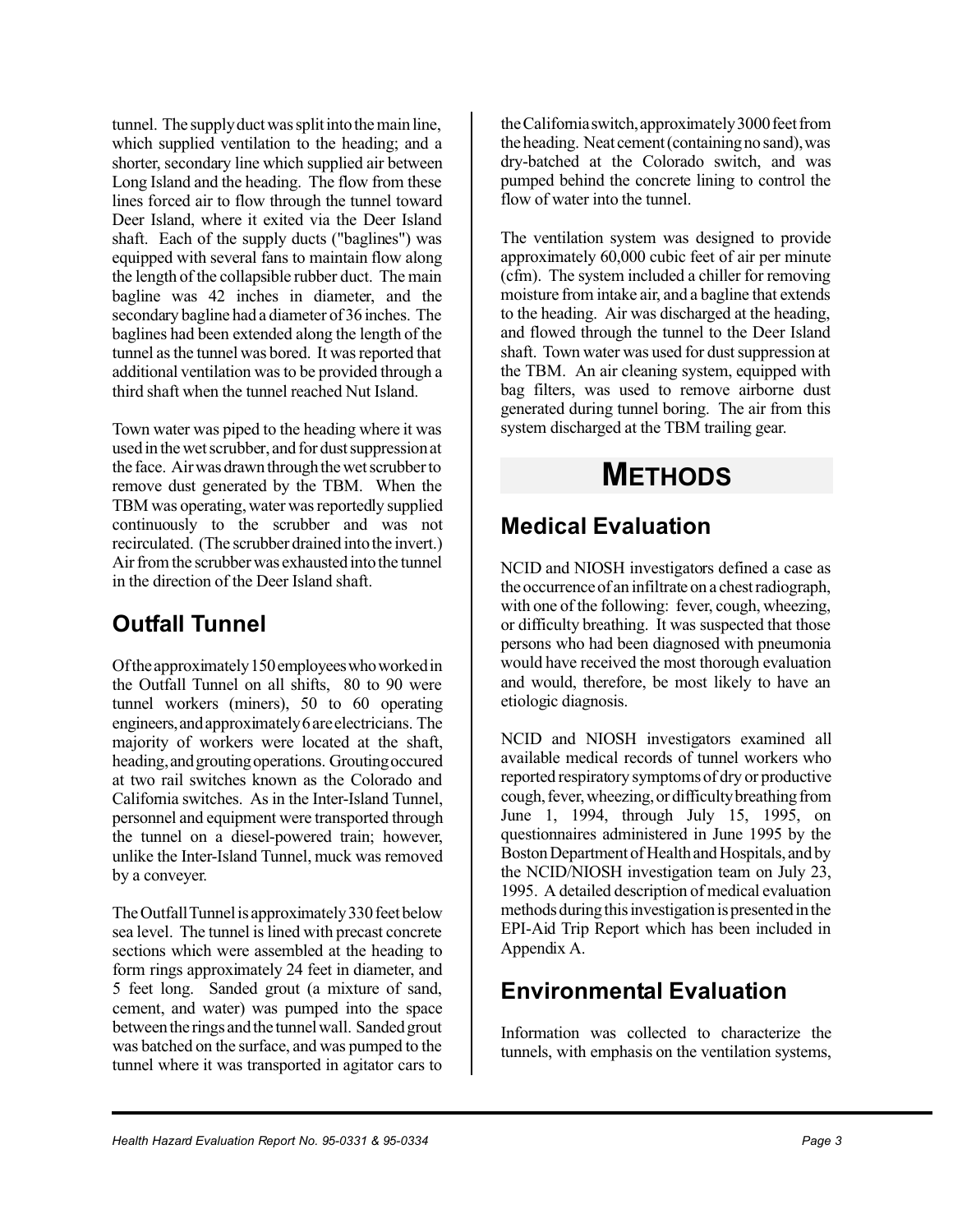microbiological reservoirs, and other conditions which could contribute to respiratory illness among tunnel workers. Descriptive information for the tunnels (size, construction, location, etc.), and work areas (location within the tunnel, materials used, pollutant sources, etc.) were included. Swab and bulk samples(liquid and solid) were obtained from selected locations within the tunnels to evaluate microbiological contamination. The samples were packed in a cooler within an hour after exiting the tunnel, and were shipped overnight to a laboratory where they were analyzed for total count and speciation of fungi and bacteria. Bacteria were identified using the Microlog Microbial Identification System (Biolog, Hayward, California). The purpose of the environmental evaluationwastoascertainwhethermicrobiological contamination might be associated with the incidence of respiratory illness fitting the case description.

# **EVALUATION CRITERIA**

### **Microbial Contaminants**

Microorganisms(including fungi and bacteria) are normal inhabitants of the environment. The saprophytic varieties (those utilizing nonliving organic matter as a food source) inhabit soil, vegetation, water, or any reservoir that can provide an ample supply of a nutrient substrate. Under the appropriate conditions (optimum temperature, pH, and with sufficient moisture and available nutrients) saprophytic microorganism populations can be amplified. Through various mechanisms, these organisms can then be disseminated as individual cells or in association with soil/dust or water particles. In the outdoor environment, the levels of microbial aerosols will vary according to the geographic location, climatic conditions, and surrounding activity.

Some individuals manifest increased immunologic responses to antigenic agents encountered in the environment. These responses and the subsequent expression of allergic disease are based, partly, on a genetic predisposition.<sup>1</sup> Allergic diseases typically associated with exposures in indoor environments include allergic rhinitis (nasal allergy), allergic

asthma, allergic bronchopulmonary aspergillosis (ABPA), and extrinsic allergic alveolitis (hypersensitivity pneumonitis).<sup>2</sup> Allergic respiratory diseases resulting from exposures to microbial agents have been documented in agricultural, biote chnology, o ffice, and home environments. $3,4,5,6,7,8,9,10$ 

Individual symptomatology varies with the disease. Allergic rhinitis is characterized by paroxysms of sneezing; itching of the nose, eyes, palate, or pharynx; nasal stuffiness with partial or total airflow obstruction; and rhinorrhea (runny nose) with postnasaldrainage. Allergicasthmaischaracterized byepisodic or prolongedwheezingandshortnessof breathinresponsetobronchial(airways)narrowing. Allergic bronchopulmonary aspergillosis is characterized by cough, lassitude, low-grade fever, and wheezing.<sup>2,11</sup> Heavy exposures to airborne microorganismscancauseanacuteformofextrinsic allergic alveolitis which is characterized by chills, fever, malaise, cough, and dyspnea (shortness of breath) appearing four to eight hours after exposure. In the chronic form, thought to be induced by continuouslow-levelexposure,onsetoccurswithout chills, fever, or malaise and is characterized by progressive shortness of breath with weight loss.<sup>12</sup>

Acceptable levels of airborne microorganisms have not been established, primarily because allergic reactions can occur even with relatively low air concentrations of allergens, and individuals differ with respect to immunogenic susceptibilities. The current strategy for on-site evaluation of environmental microbial contamination involves an inspection to identify sources (reservoirs) of microbial growth and potential routes of dissemination. In those locations where contamination is visibly evident or suspected, bulk samples may be collected to identify the predominant species (fungi, bacteria, and thermoactinomycetes). In limited situations, air samples may be collected to document the presence of a suspected microbial contaminant. Air sample results can be evaluated epidemiologically by comparing those from the "complaint areas" to those fromnoncomplaint areas, or by relating exposure to immunologic findings.

### **Bacterial Endotoxin**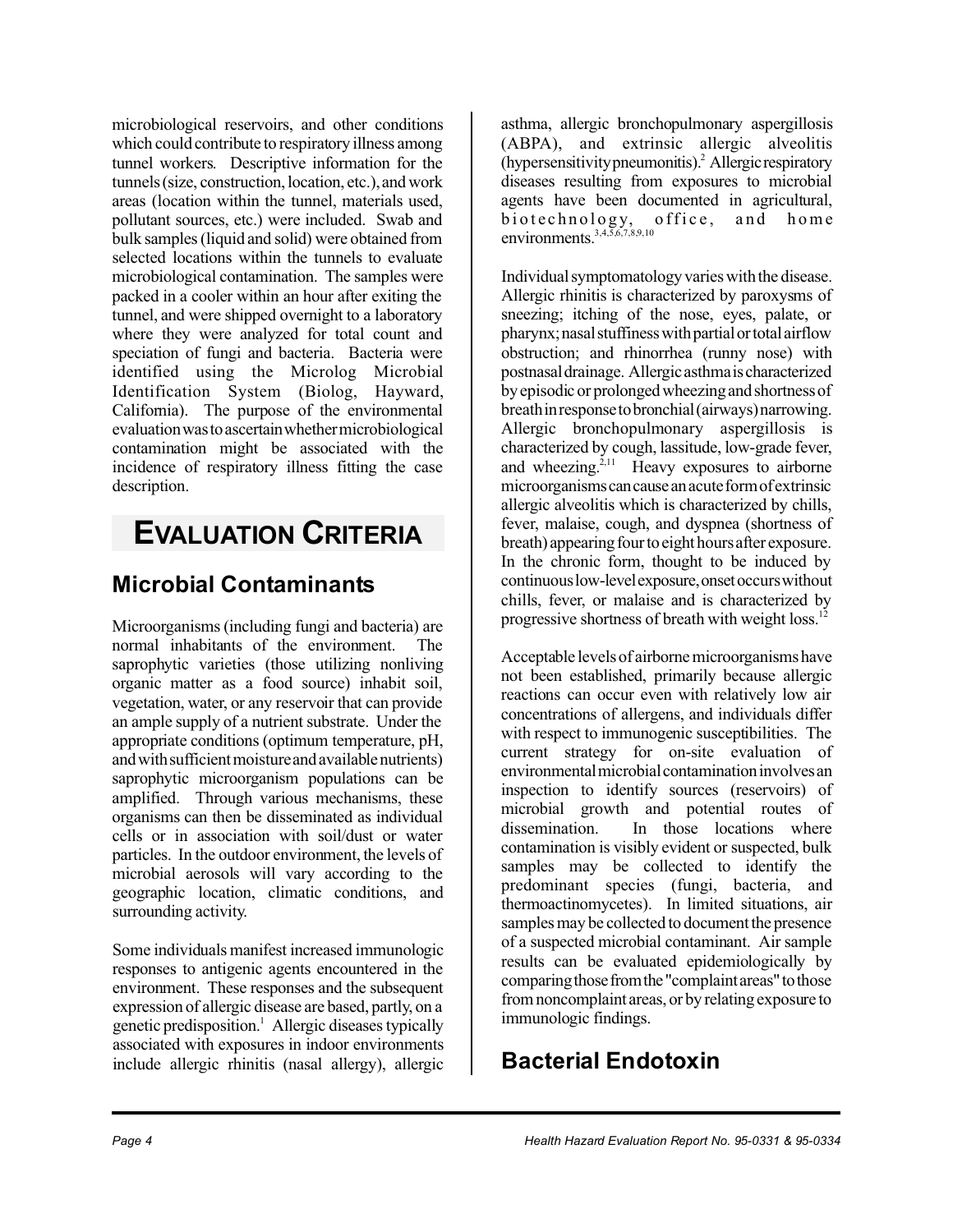A bacterial endotoxin is a lipopolysaccharide compound from the outer cell wall of Gram-negative bacteria,which occur abundantly in organic dusts.<sup>13</sup> It has been shown that the biological properties of endotoxin vary depending upon the bacterial species from which they are derived, aswellasuponthe stateofthegrowthcycle of the bacteria.<sup>14</sup> Endotoxins have a wide range of biological activities involving inflammatory, hemodynamic, and immunological responses. Of most importance to occupational exposures are the activities of endotoxin in the lung.<sup>15</sup> The primary target cell for endotoxin-induced damage by inhalation is the pulmonary macrophage. Human macrophages in particular have been shown to be extremely sensitive to the effects of endotoxin in vitro.<sup>16</sup> Endotoxin, either soluble or associated with particulate matter, will activate the macrophage, causing the cell to produce a host of mediators.<sup>15</sup>

Clinically, little is known about the response to inhaled endotoxins. Exposure of previously unexposed personsto airborne endotoxin can result in acute fever, dyspnea, coughing, and small reductions in forced expiratory volume in one second  $(FEV<sub>1</sub>)$ , although some investigators have not been able to demonstrate acute changes in  $\text{FEV}_1$ .<sup>15</sup> The effects of repeated exposure to aerosols of endotoxins in humans are not known. Some animal studies have demonstrated a chronic inflammatory response characterized by goblet cell hyperplasia and increased mucous production. This suggests that repeated exposure may cause a syndrome similar, if not identical, to chronic bronchitis.<sup>15</sup>

Occupational exposure criteria have not been established for bacterial endotoxin by either OSHA, NIOSH, or ACGIH. However, Jacobs has reported that a sufficient toxicological data base is believed to exist for establishing an occupational limit for endotoxin based on acute changes in pulmonary function.<sup>15</sup> Eight-hour (8-hr) TWA concentrations have been suggested for over-shift decline in FEV. (100 - 200 nanograms of bacterial endotoxin per cubic meter of air  $[ng/m<sup>3</sup>]$ ), for chest tightness  $(300 - 500 \text{ ng/m}^3)$ , and for fever  $(500 1,000 \text{ ng/m}^3$ .<sup>14</sup>

An 8-hr TWA threshold for airborne endotoxin of 10 ng/m<sup>3</sup> has also been suggested based on a decline in  $FEV<sub>1</sub>$  for individuals sensitized to cotton dust.<sup>17</sup> The exposure system for the study from which this recommendation was made consisted of a commercial carding machine in a cardroom, an exposure room, and connecting duct work. Airborne dust concentrations were determined in the exposure room using four vertical elutriators.<sup>17</sup> The vertical elutriator has traditionally been the instrument of choice for cotton dust sampling because it will not collect cotton fly lint fibers and dust particles with an aerodynamic mass medial diameter larger than  $15 \mu m$ <sup>18</sup>

# **RESULTS**

### **Medical**

The medical investigation was limited by the low questionnaire response rate, and by incomplete medical records. Only 132 (33%) of the Only 132  $(33%)$  of the 400 workerswho received a Boston Department of Health and Hospitals questionnaire responded; and only 78 (39%) of an estimated 200 Inter-Island and Outfall tunnel workers returned the NCID/NIOSH questionnaire. The NCID/NIOSH questionnaire was distributed at a July 23, 1995, union meeting called by the Tunnel Workers' Union, Local 88, to discuss health concerns. The distribution of questionnaires at this meeting may have introduced a reporting bias into the case finding, since workers who had experienced respiratory illness may have been overrepresented at the meeting.

Thetunnelworkers'respiratoryillnessesappearedto represent a spectrum of clinical disease, and had no identifiable common source or etiology. Diagnoses from medical records included other respiratory illnesses such as tracheobronchitis, sinusitis, otitis, andasthmainadditiontopneumonia. Mostpatients had been treated empirically with antibiotics. A detailed description of medical evaluation results is presented in the EPI-Aid Trip Report (see Appendix A).

### **Environmental**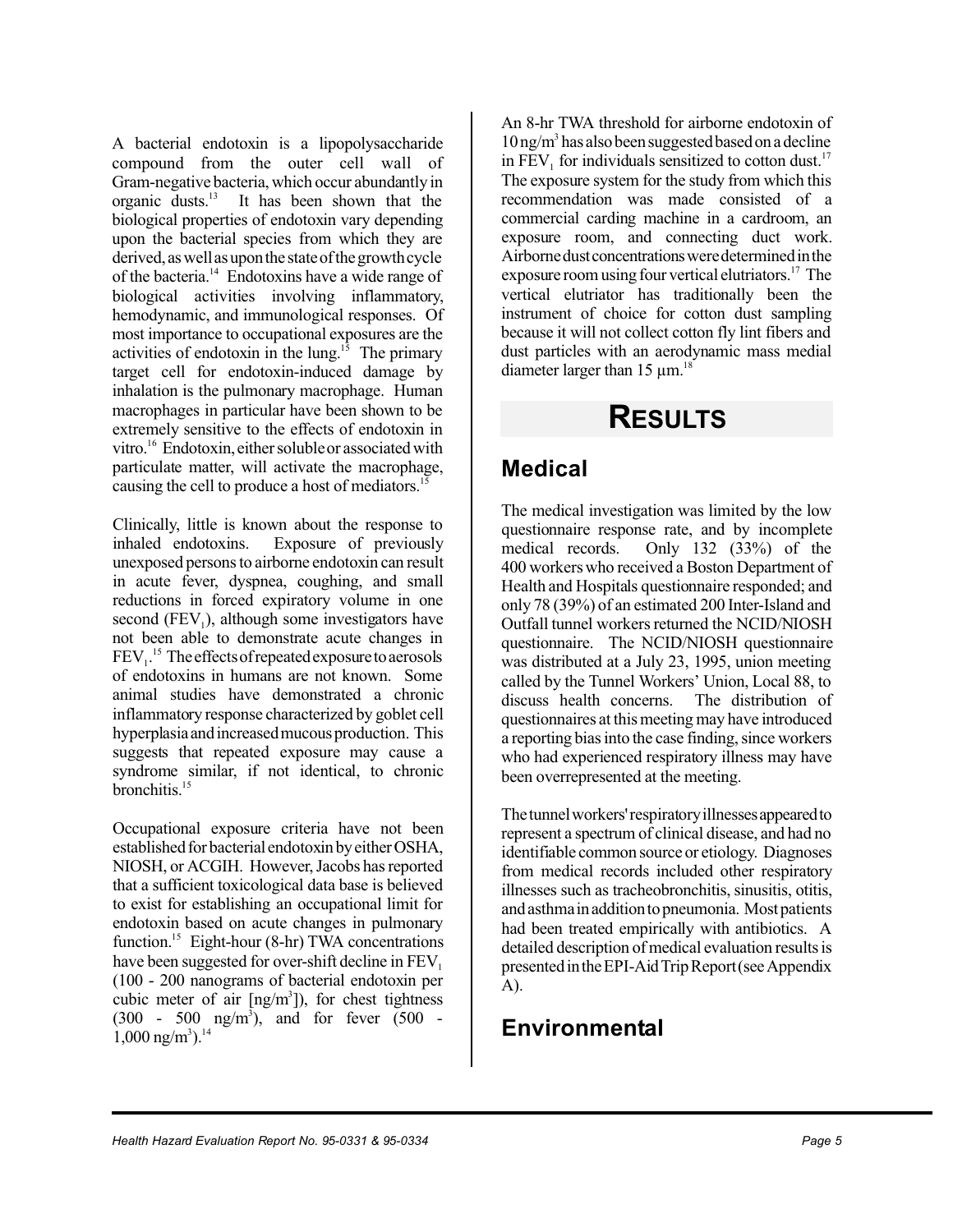### *Inter-Island Tunnel*

On July 24, 1995, NIOSH investigators accompanied representatives of NCID, and various State agencies on an evaluation of the tunnel. The evaluation consisted of a train ride to the heading, with periodic stops to observe conditions in the tunnel.

Saline water permeated the unlined tunnel wall in many areas, and rained into the tunnel. Sheets of "panning" were fastened to the top and sides of the tunnel to divert the water to the bottom of the tunnel (the "invert") where the water flowed continuously to pumps to remove it from the tunnel. Although panning helped to create a drier environment, workers had to wear rubber boots and full rain gear. The depth of invert water ranged from approximately 6 inches to more than 12 inches.

Air velocitymeasurements taken within the tunnel indicated a flow of 250 to 300 feet per minute (fpm) at station 50 (5000 feet from Deer Island). The air temperature was approximately 58°F, and the relative humidity was 85%. The air velocity between the TBM trailing gear and the loci was generally less than 50 fpm. The TBM was not operating during this visit.

On September 13, 1995, the NIOSH industrial hygienist conducted a walk-through inspection of the entire tunnel, from the heading to the tail shaft. Thebaglinewasinspectedinresponsetoreportsthat it became distended with water; and that holes had to be cut in the line to release the water so that the loci and train could pass beneath. During the walkthrough, small punctures were made at several locations where it appeared that the bagline might contain water; however, all but the two locations identified in Table 1 were dry. No areas were observed which appeared to be grossly distended.

During the September visit, water and swab samples were collected from locations which appeared to be favorable for microbiological growth. Asshown in Table 1, bacteria were more prevalent in the samples than were fungi; and Gram-positive bacteria (probably soil bacteria) predominated in most samples. However, water obtained from the secondary bagline (sample#10) contained extensive concentrations of two Gram-negative species, as well as Cladosporium (fungus); and yeasts were found in high concentrations in the main bagline. The scrubber, which was not operating at this time, contained approximately eight inches of water. No sludge or residue was observed in the sump.

### *Outfall Tunnel*

On July 26, 1995, NIOSH and NCID investigators were transported to the heading. The visit was conducted in the samemanner asthe earlier visit to the Inter-Island Tunnel. The train stopped at switches and other locations so that investigators could observe conditions in the tunnel.

During this visit, a representative from the Massachusetts Attorney General's Office obtained one 4-hour air sample which was analyzed for endotoxin and total particulate. The sample was obtained using a personal sampling pump, which the Attorney General's representative wore throughout the tunnel visit. Analysis of the sample determined the air concentration of endotoxin in the Outfall Tunnel to be  $0.35$  ng/m<sup>3</sup>; and total particulate, 0.88 milligrams per cubic meter of air  $(mg/m<sup>3</sup>)$ .

OnSeptember12,1995,bulksampleswereobtained from the Turbofilter and a bagline valve (Table 2). Sample #1 consisted of dust obtained from the bag filters used to capture dust generated by the TBM (Turbofilter). Sample #2 consisted of a very small piece of solid material that blew out of the bagline valve when the valve was opened. The baglinewas dry at the valve, and at rings 4074 and 7359 where punctures weremade in the bagline in an attempt to obtain water samples. With the exception of locations where there were ladders, or other means to reach the bagline, the bagline was not accessible for sampling.

### **DISCUSSION**

Analysis of bulk samples for total colony count and identification of bacteria and fungi revealed microbiological contamination; however, nothing in the samples appears to have been related to infectious illness or allergic-type responses among tunnel workers. The mere presence of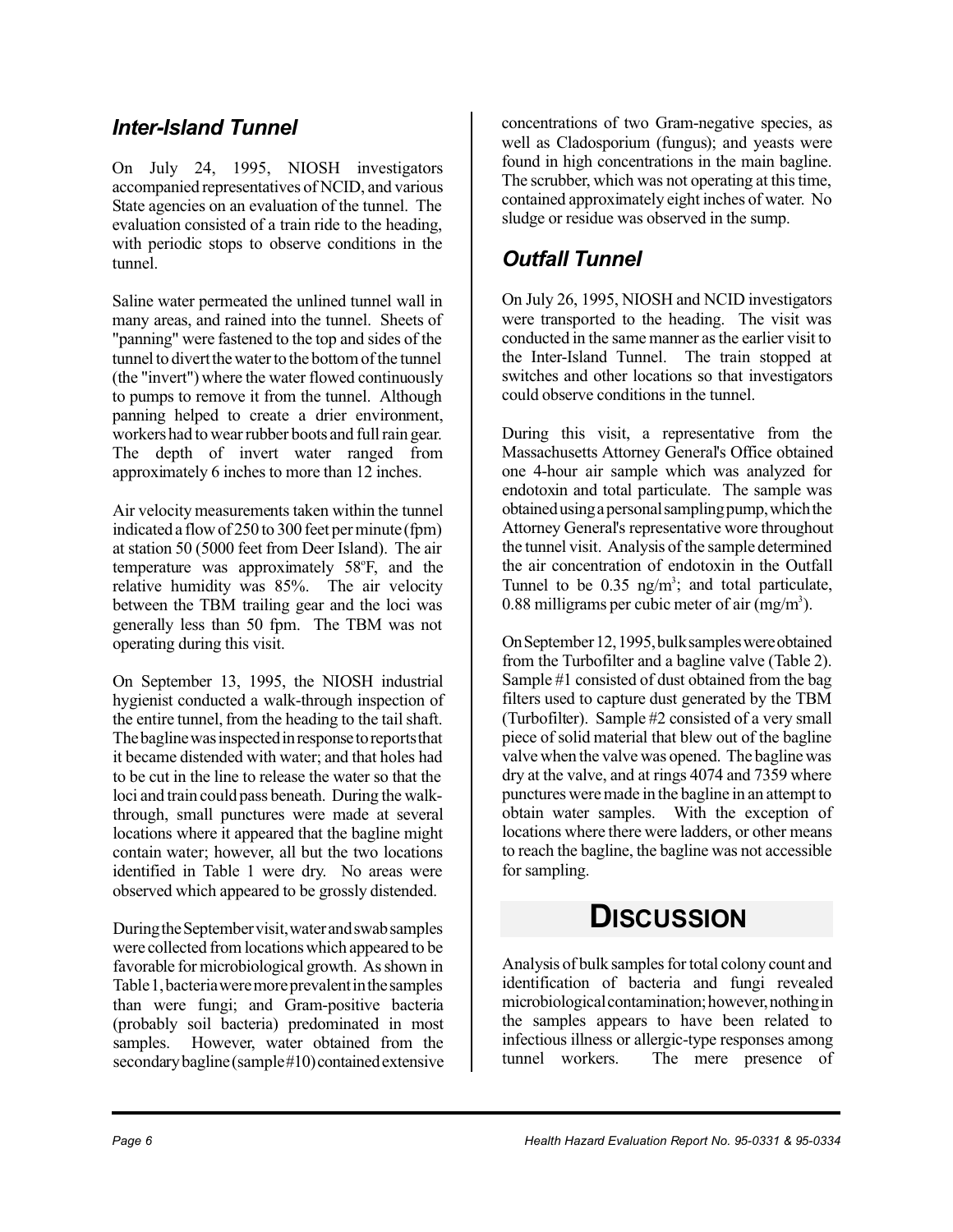microbiological contamination is not sufficient to establish an association between the contamination. and health complaints which *may* have involved responses to airborne allergens. Air sampling data, supported by a positive skin test to specific bacteria or fungi identified during air sampling, would be needed to establish such an association. Unfortunately, immunologic data could not be obtained for the tunnel workers.

Elevated concentrations of bacteriain bulk samples collected in both tunnels indicate that conditions were favorable for growth of Gram-negative bacteria, as well as the Gram-positive bacteria that predominatedinmostsamples. Despitethe absence of air sampling data, elevated bacterial counts in bulk samples obtained from the scrubber sump and baglines in the Inter-Island Tunnel; and the Turbofilter in the Outfall Tunnel, indicated the need for effective preventive maintenance to eliminate these sources of potential exposure. Although fungi appeared to present a lesser risk in the tunnels, the presence of a high concentration of yeast in the Inter-Island Tunnel bagline should be noted. The significance of the high colony count in sample #2 (Outfall Tunnel, bagline valve) is not clear, due to the very small sample size.

The retrospective review of medical records was limited by incomplete laboratory diagnostic testing of the pneumonia cases, which did not enable investigators to determine a specific etiology for respiratoryillnessamongtunnelworkers. Itwasnot possible to distinguish between the incidence of communicable illness in the community, workplace bronchitis, and other upper respiratory symptoms. The limited nature of information that could be extracted from medical records was exacerbated by thepoorresponseofworkerstorepeatedattemptsby investigators to administer a medical questionnaire.

# **CONCLUSIONS**

The tunnel workers' respiratory illnesses appear to represent a spectrum of clinical disease which had no identifiable common source or etiology. A reliable estimate of the incidence of respiratory illness among tunnel workers could not be determined; therefore, it is not known if the incidence of illness among these workers was greater than would have been expected among the general population.

No workplace health hazard was identified which appeared to be associated with respiratory illness among tunnel workers. Reservoirs of bacterial and fungal growth were identified; however, nothing in the samples appeared to be related to the reports of infectious illness, or allergic-type responses.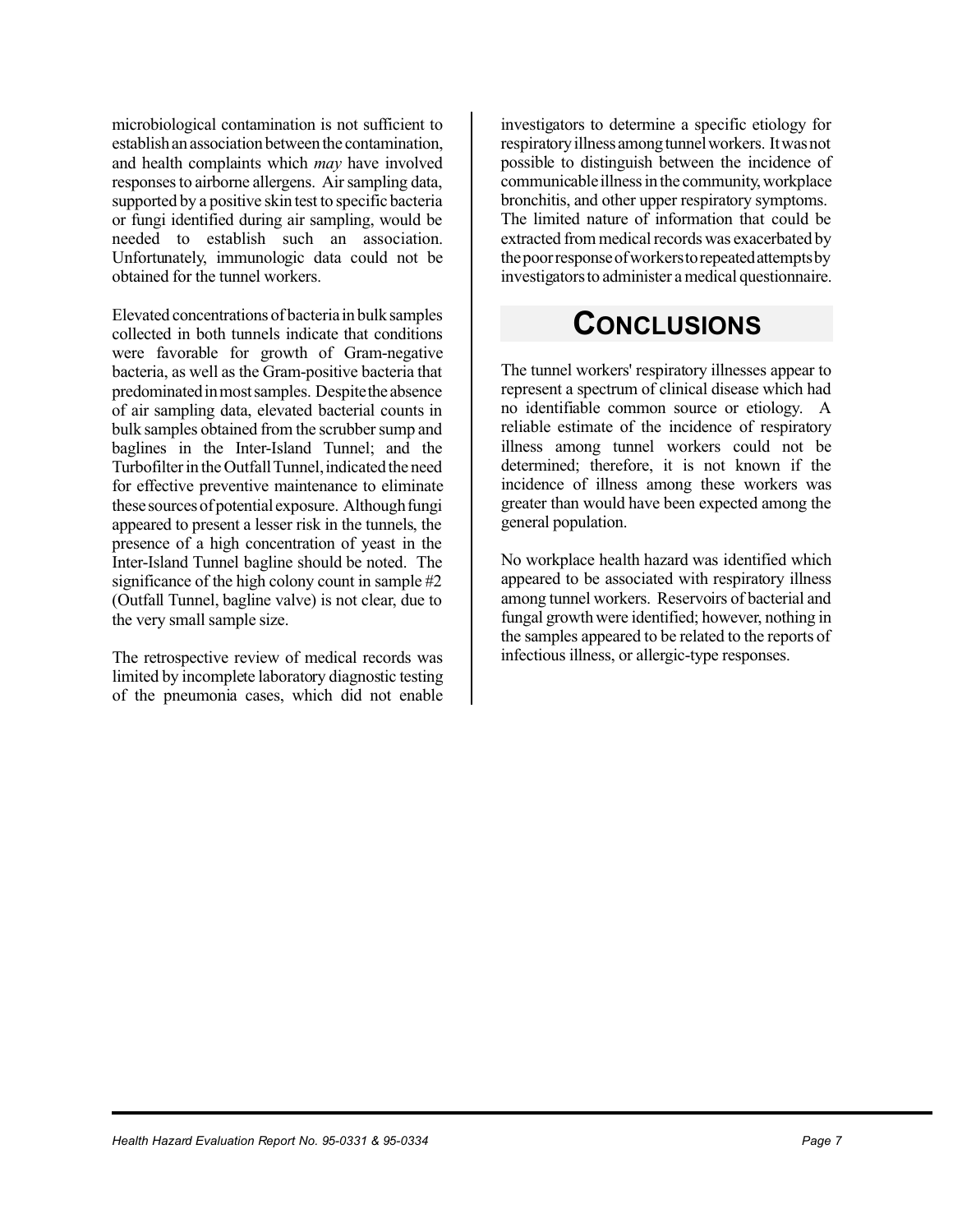# **REFERENCES**

1. Pickering CA [1992]. Immune respiratory disease associated with the inadequate control of indoor air quality. Indoor Environment 1:157-161.

2. Molhave L, Bach B, Pedersen OF [1986]. Human reactions to low concentrations of volatile organic compounds. Environ Int 12:167-176.

3. Vinken W, Roels P [1984]. Hypersensitivity pneumonitis to Aspergillus fumigatus in compost. Thorax 39:74-74.

4. Malmberg P, Rask-Andersen A, Palmgren U, Höglund S, Kolmodin-Hedman B, Stålenheim G [1985]. Exposure to microorganisms, febrile and airway-obstructive symptoms, immune status, and lung function of Swedish farmers. Scandinavian Journal of Work and Environmental Health 11:287-293.

5. Topping MD, Scarsbrick DA, Luczynska CM, Clarke EC, Seaton A [1985]. Clinical and immunological reactions to Aspergillus niger among workers at a biotechnology plant. British Journal of Industrial Medicine 42:312-318.

6. Edwards JH [1980]. Microbial and immunological investigations and remedial action after an outbreak of humidifier fever. British Journal of Industrial Medicine 37:55-62.

7. Weiss NS, Soleymani Y [1971]. Hypersensitivity lung disease caused by contamination of an air-conditioning system. Annals of Allergy 29:154-156.

8. Hodgson MJ, Morey PR, Attfield M, Sorenson W, Fink JN, Rhodes WW, Visvesvara GS [1985]. Pulmonary disease associated with cafeteria flooding. Archives of Environmental Health 40(2):96-101.

9. Fink JN, Banaszak EF, Thiede WH, Barboriak JJ [1971]. Interstitial pneumonitis due to hypersensitivity to an organism

contaminating a heating system. Annals of Internal Medicine 74:80-83.

10. Banazak EF, Barboriak J, Fink J, Scanlon G, Schlueter EP, Sosman A, Thiede W, Unger G [1974]. Epidemiologic studies relating thermophilic fungi and lung sensitivity. American ReviewRespiratory Disease:585- 591.-686.

11. Kaliner M, Eggleston PA, Mathews KP [1987]. Rhinitis and asthma. Journal of the American Medical Association 258(20):2851- 2873.

12. Jordan FN, deShazo R [1987]. Immunologic aspects of granulomatous and interstitial lung diseases. Journal of the American Medical Association 258(20):2938- 2944.

13. Hagmar L, Schütz A, Hallberg T, Sjöholm A [1990]. Health effects of exposure to endotoxins and organic dust in poultry slaughter-house workers. Int Arch Occup Environ Health 62:159-164.

14. Rylander R [1987]. The role of endotoxin for reactions after exposure to cotton dust. Am J Ind Med 12:687-697.

15. Jacobs RR [1989]. Airborne endotoxins: an association with occupational lung disease. Appl Occup Environ Hyg 4:50- 56.

16. Olenchock SA [1985]. Endotoxins in occupationally related airborne dusts. Govern Lab 1:28-30.

17. Castellan RM, Olenchock SA, Kinsley KB, Hankinson JL [1987]. Inhaled endotoxin and decreased spirometric values, an exposureresponse relation for cotton dust. N Engl J Med 317:605-610.

18. Corn M [1987]. Methods to assess airborne concentrations of cotton dust. Am J Ind Med 12:677-686.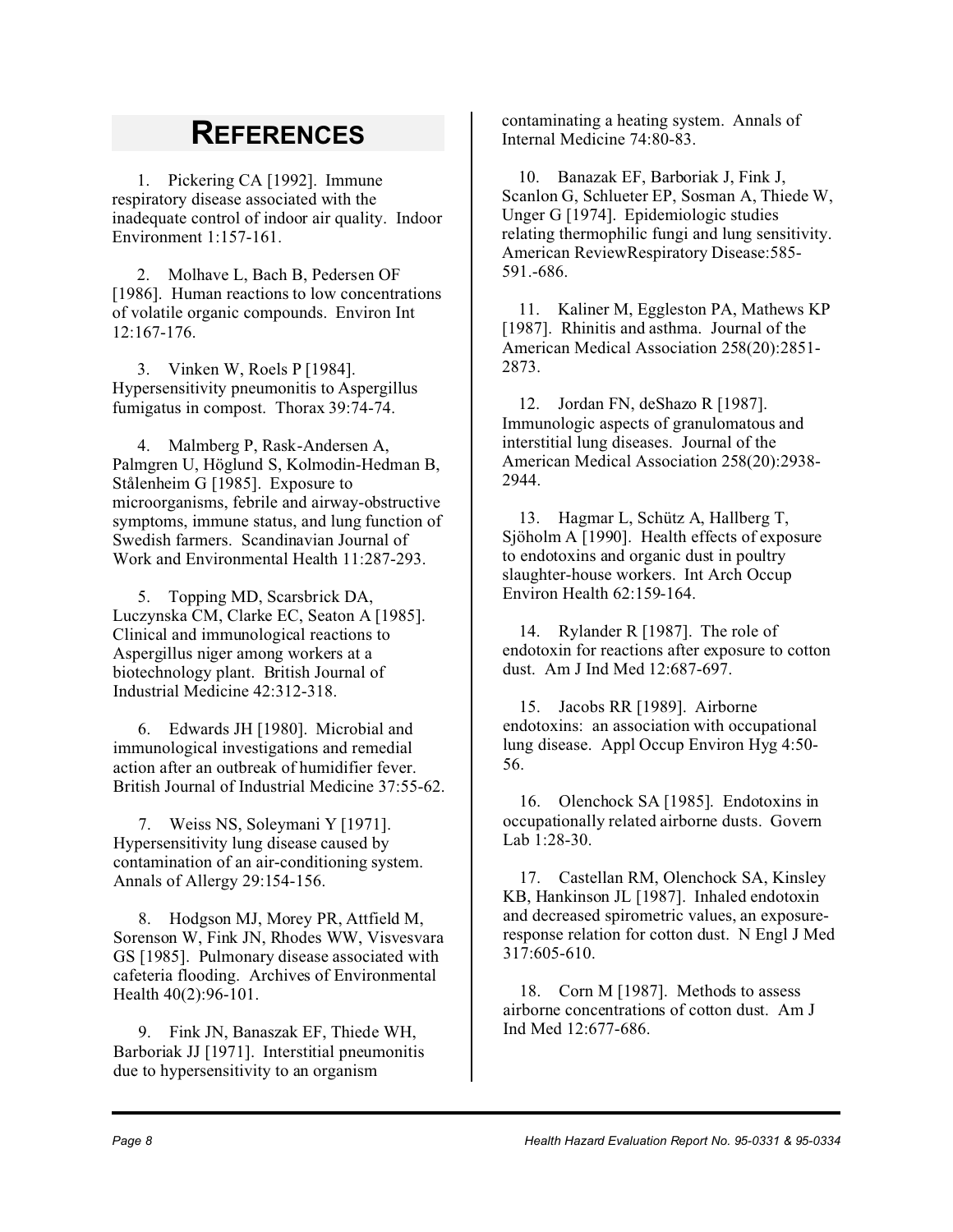|          |                                                     |             | <b>Total</b><br>Fungi      |                                                           | <b>Total</b><br><b>Bacteria</b> |                                                                                     |                            |
|----------|-----------------------------------------------------|-------------|----------------------------|-----------------------------------------------------------|---------------------------------|-------------------------------------------------------------------------------------|----------------------------|
| Sample # | Location                                            | <b>Type</b> | $(CFU/ml)^1$               | <b>Identification</b>                                     | $(CFU/ml \text{ or } swab)^1$   | <b>Identification</b>                                                               | <b>Gram Stain</b>          |
| 6        | scrubber sump                                       | liquid      | 10<br>10                   | Penicillium<br>Verticillium                               | 22,000<br>15,000<br>2,000       | Curtobacterium citreum<br>Clavibacter michiganese<br>Curtobacterium flaccumfaciens  | $^{+}$<br>$^{+}$           |
| 7        | fresh water feed, $234+90$                          | liquid      | nd                         |                                                           | 6,200<br>5,000<br>500           | yellow Gm-rod, cat+, ox-<br>white $Gm-rod$ , $cat+$ , $ox+$<br>Flavobacterium gleum |                            |
| 8        | inside bagline, $160+60$                            | swab        | nd                         |                                                           | 30<br>30<br>20                  | Curtobacterium citreum<br>Clavibacter michiganese<br>Curtobacterium flaccumfaciens  | $^{+}$<br>$^{+}$<br>$^{+}$ |
| 9        | bagline drainage,<br>$116+15$                       | liquid      | 180<br>10<br>10<br>200,000 | Cladosporium<br>Aspergillus niger<br>Penicillium<br>Yeast | 230,000                         | Clavibacter michiganese                                                             | $^{+}$                     |
| 10       | bagline drainage,<br>secondary bagline,<br>$103+20$ | liquid      | 2,400<br>200               | Cladosporium<br>Penicillium                               | 500,000<br>400,000              | Acinetobacter radioresistens<br>Xanthomonas campestris                              |                            |

#### **Table 1. Inter-Island Tunnel, Bulk Samples.**

<sup>1</sup> Colony forming units per milliliter of liquid, or swab. The limit of sensitivity was 10 CFU/ml or swab.  $nd = none detected.$ 

#### **Table 2. Outfall Tunnel, Bulk Samples.**

|          |                        |       | <b>Total</b><br>Fungi |                                       | <b>Total</b><br><b>Bacteria</b> |                                                              |                   |
|----------|------------------------|-------|-----------------------|---------------------------------------|---------------------------------|--------------------------------------------------------------|-------------------|
| Sample # | Location               | Type  | $(CFU/g)^{1}$         | <b>Identification</b>                 | $(CFU/g)^1$                     | <b>Identification</b>                                        | <b>Gram Stain</b> |
|          | Turbo filter           | dust  | 3,000<br>300          | Aspergillus fumigatus<br>Cladosporium | 3,200,000<br>200,000            | Bacillus cereus<br>CDC Group EO-2                            |                   |
| ∼        | Bagline valve, ring 43 | solid | 220,000<br>200,000    | Cladosporium<br>Fusarium              | 1,500,000<br>80,000             | yellow-green rod, cat+, ox-<br>Curtobacterium flaccumfaciens |                   |

<sup>1</sup> Colony forming units per gram of sample.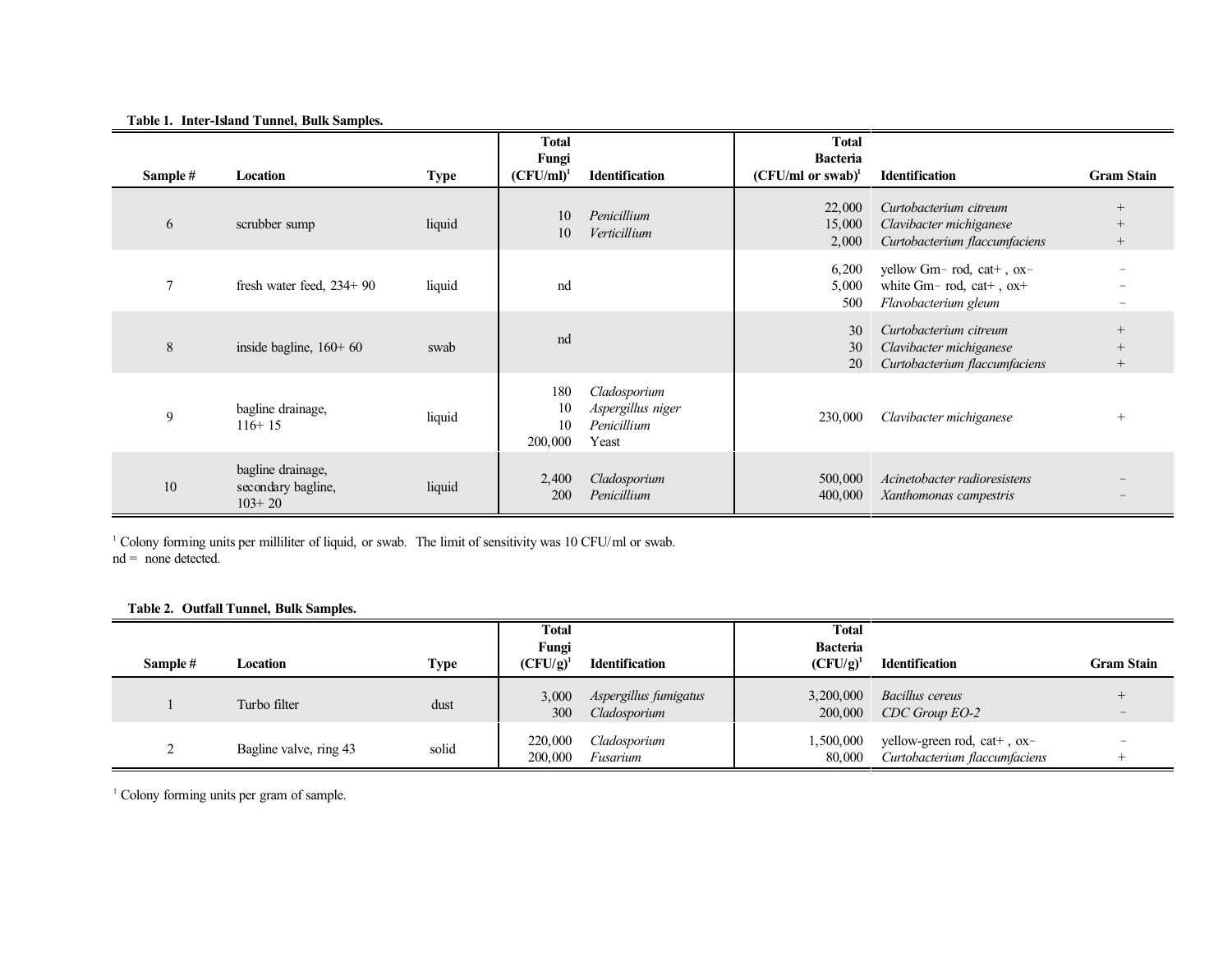# **APPENDIX A**



**DEPARTMENT OF HEALTH & HUMAN SERVICES** Public Health Service

Centers for Disease Control and Prevention (CDC) Atlanta, GA 30333

October 23, 1995

EIS Officer, EBMDB, DBMD, NCID

EPI-AID TRIP Report: Investigation of Respiratory Illness in Boston Harbor Project Inter-Island and Outfall Tunnels, Deer Island, Massachusetts(95-64-1).

Pamela Chin, Acting Director, Division of Training, EPO Through: Director, DBMD, NCID Acting Chief, ES, EBMDB, DBMD, NCID

#### **BACKGROUND**

From April through June 1995, local physicians reported an increase of respiratory illness among workers from the Boston Harbor Project, Deer Island tunnels. This project consists of two long, deep tunnels being bored beneath Boston Harbor to carry sewage to the Deer Island Sewage Treatment Facility for processing and disposal in the Atlantic Ocean (Fig. #1). The labor force consists of members ofthree union groups: tunnelworkers, electricians, and engineers. The Inter-Island Tunnelwill be approximately 300 feetdeep,17 feetwide, and 5 mileslong, carrying sewage from the South Shore area to Deer Island. It is cool and damp since the seawater-impermeable concrete lining will not be applied to the walls until October 1995. The Outfall Tunnel, which will carry treated sewage out to sea, is now 8 miles long and 30 feet in diameter and will be 9 miles long at completion. It is a much drier tunnel, partly because it is 100 feet deeper, but also because it is sealedwith a concrete ringand groutapplied directly behindthetunnelboringmachine. The project was initiated in 1991, with completion expected in 1998.

In June 1995, the Boston City Department of Health and Hospitals investigated reports of respiratory illnessin tunnel workers by administering a questionnaire to approximately 400 Deer Island tunnel construction employees, inquiring about fever, cough, wheezing, or difficulty breathing over the previous year. A total of 132 persons from all job categories responded, and 100 of these reported that they had had a respiratory illness during the last year. Boston Department of Health and Hospitals reviewed records by telephone of those who responded that they had seen a physician.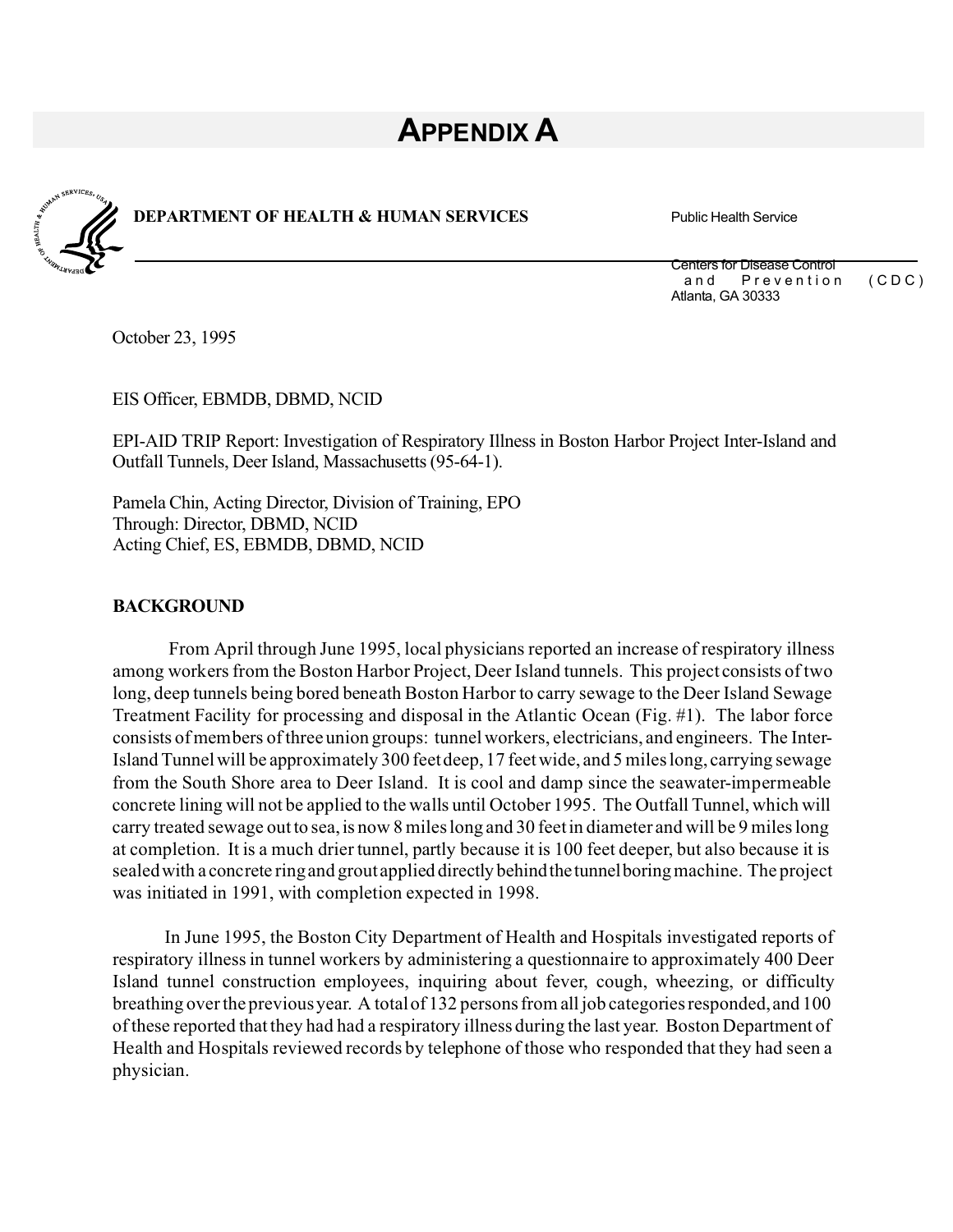On July 14 the Massachusetts Department of Public Health and the Boston Department of Health and Hospitals requested CDC assistance to investigate this possible increase in respiratory illness among those workers. The Emerging Bacterial and Mycotic Diseases Branch, Division of Bacterial and Mycotic Diseases (DBMD), National Center for Infectious Disease (NCID), requested National Institute for Occupational Safety and Health (NIOSH) involvement since the respiratory illnesswasreported to be occupationally-related. EmilyM.McClure,M.D., M.P.H., and David A. Ashford, D.V.M., M.P.H., EIS Fellows, and Annie Kao, ASPH intern, traveled to Boston on July 20. They were joined on July 21 by David C. Sylvain, industrial hygienist with the Boston regional NIOSH office, and on July 22 by Mary E. Brown, D.V.M., M.P.H., EIS Fellow at NIOSH, Cincinnati. The team was joined on July 25 by Udo Buchholz, M.D., visiting NCID Fellow.

The objectives of the investigation were to determine the nature and etiology of the respiratory illness affecting workers; to attempt to identify a common infectious source for this illness, if any; and, based on these findings, to develop prevention strategies.

#### **METHODS**

#### Case Definition

We defined a case as the occurrence of one of the following in a worker on the Deer Island Tunnel Project: an infiltrate on chest radiograph, with one of the following; fever, cough, wheezing, or difficulty breathing. We suspected that those personswho had been diagnosedwith pneumonia would have received the most thorough evaluation and would, therefore, be most likely to have an etiologic diagnosis.

#### Case Finding and Ascertainment

For case finding, we examined all available medical records of tunnel workers reporting respiratory symptoms of dry or productive cough, fever, wheezing, or difficulty breathing from June 1, 1994, through July 15, 1995, on questionnaires administered in June 1995 by the Boston Department of Health and Hospitals and by the NCID/NIOSH investigation team on July 23, 1995.

In June 1995, the Boston Department of Health and Hospitals (BDHH) had distributed a questionnaire at Deer Island asking workers where and for how long they worked in the tunnel, and whether they had respiratory symptoms during the preceding 12 months. The NCID/NIOSH investigation team obtained records for those patients found on follow-up from the BDHH questionnaire to have had a chest radiograph taken.

On July 23, the investigation team attended a meeting of the Tunnel Workers Union Local #4, where 78 of the approximately 150 union members present completed an NCID/NIOSH questionnaire thatattempted to identify thosewho had developedany respiratory illnesssinceApril 1, 1995. The 53 persons reporting respiratory symptoms were contacted by telephone to collect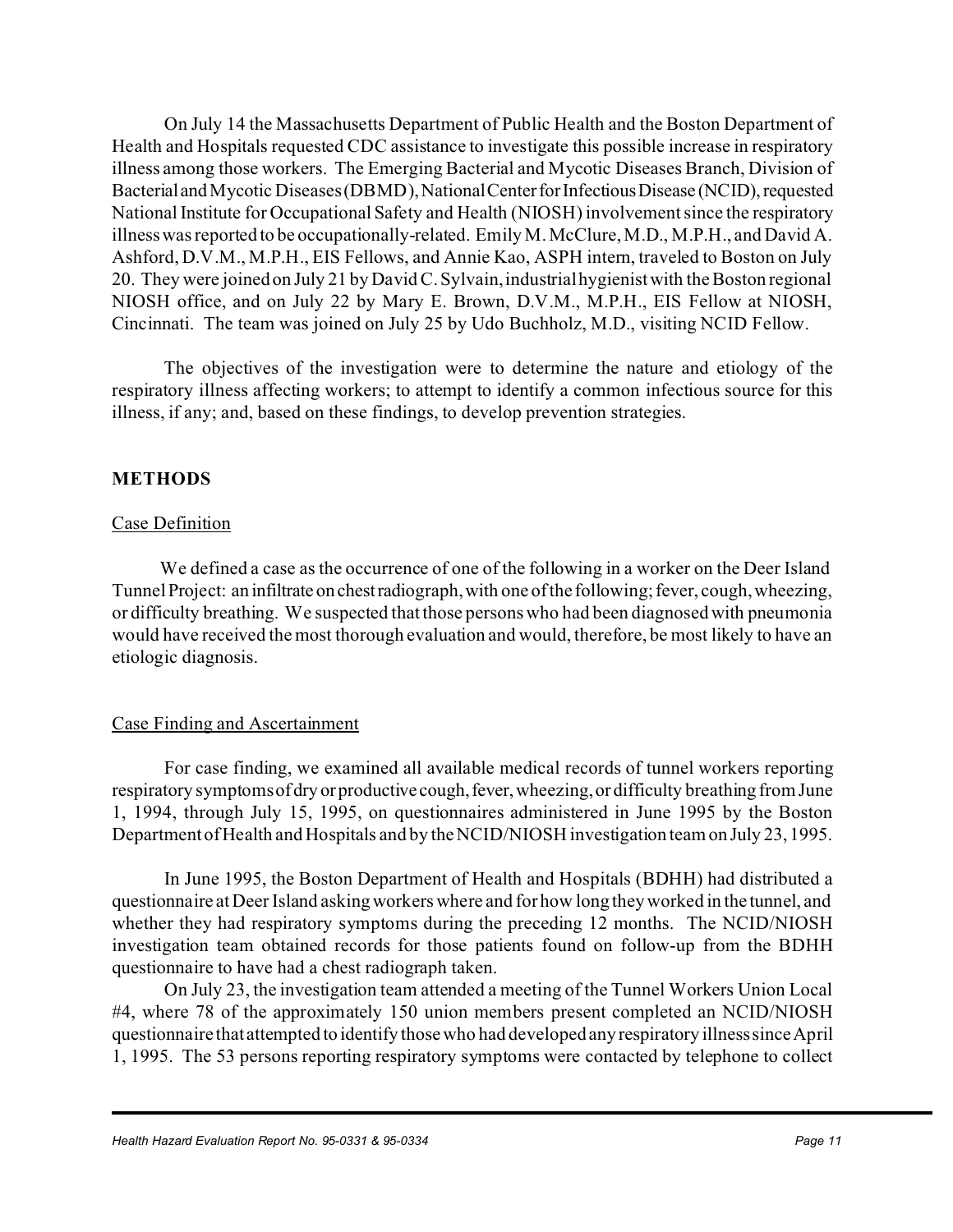more detailed information on their illness and to identify their medical provider during their respiratory illness. These patients were also asked whether they had had a chest radiograph for their reported respiratory illness. Hospital and clinic charts were requested and reviewed by the NCID/NIOSH investigators. Data were collected on a standard form and included findings on physical examination, medical and smoking history, laboratory findings, and type of work task performed.

### **RESULTS**

#### Health and Hospitals Questionnaire

Of the 132 respondents to the Health and Hospitals questionnaire, 100 reported having a respiratory illness between June 1, 1994, and May 31, 1995. In the last year, 61 of 100 ill reported trouble breathing, 97 reported cough, and 54 reported sputum production. Physicians were consulted by 70 of the 100 ill workers for these respiratory symptoms.

#### NCID/NIOSH questionnaire

Of the 78 respondents to the NCID/NIOSH questionnaire distributed to the Tunnel Workers Local #4 on July 23, 1995, 53 reported that they had experienced a respiratory illness since April 1, 1995. Four personsstated that they had been ill only during the previousweek, 19 said that they had a respiratory illness between April 1, 1995 and July 15, 1995, and 30 said that they had been ill several times or continuously since April 1, 1995.

Of the 50 who supplied contact information, 30 said that they had seen a physician for the respiratory illness, 18 had not seen a physician, and two could not recall whether or not they had seen a physician for respiratory problems. Four of the 19 pneumonia cases were identified by responses to this questionnaire.

#### Boston Department of Health and Hospitals, CDC combined questionnaire results

We reviewed 62 records ofthose who said thatthey had been diagnosedwith pneumonia or received a chest radiograph since June 1994, as reported from either the BDHH or CDC questionnaire. Of these 62 workers who stated they had seen a physician for respiratory complaints suggestive of pneumonia, 17 did not have a chest radiograph taken, 21 had a negative radiograph, and 19 had infiltrates diagnostic of pneumonia. Five patients' radiology reports were not readily available.

Those 17 who did not have a chest radiograph were diagnosed with bronchitis (5), sinusitis (5), otitis media (3), viral infection (3), and allergies (1). Of the 21 who had a chest radiograph without reported pneumonia, 16 were diagnosed with bronchitis, five with otitis media, five with sinusitis, three with viral upper and lower respiratory infection, one with a bacterial upper respiratory infection, one with silicosis pneumonitis, and one with asthma. Some patients had more than one diagnosis. Radiology reports were not readily available for five persons.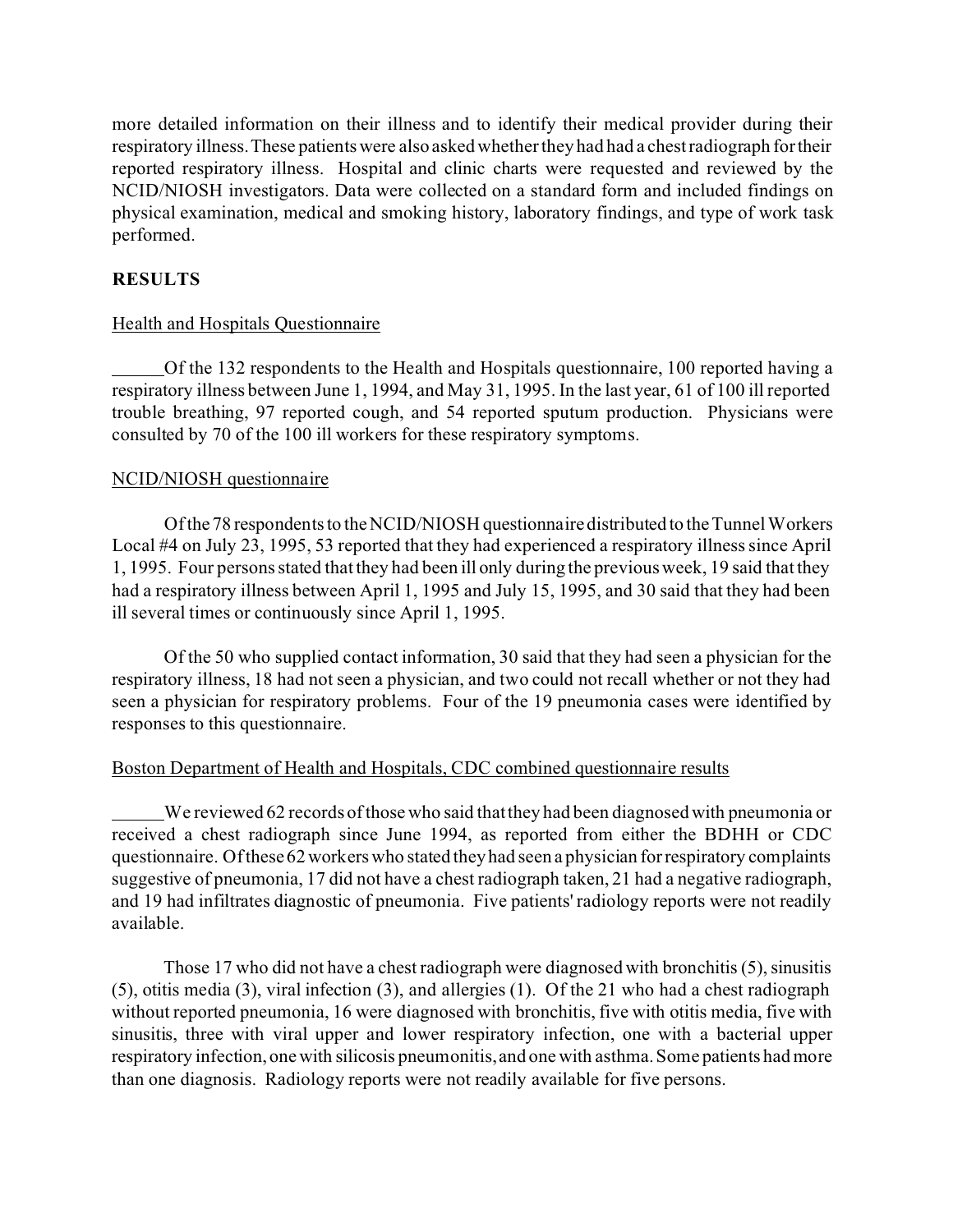Eighteen persons met the case definition. Ages of patients ranged from 27 to 53 years, and all were male. One patient developed pneumonia following blunt chest trauma and was not considered a case. Of the other 18, nine worked in the Inter-Island and nine in the Outfall Tunnel. Ten patients spent most of their workday near the tunnel boring machine, two at ground level, three in the mid-shaft area and other sites, and three had no job site reported. In the 11 cases in which smoking history was known, six cases of pneumonia occurred in persons with a known history of smoking, five in persons who had never smoked.

Nine cases of pneumonia occurred among 303 workers in the Inter-Island Tunnel, for a 13.5 month incidence rate of 3.0%. Nine cases occurred in 431 Outfall Tunnel workers, for an incidence rate of 2.1%. There was no clustering of cases by tunnel (InterIsland vs. Outfall) or by onset date (Fig. #2).

#### Laboratory Findings

Laboratory specimens were submitted for 12 patients meeting the case definition. None of the 18 pneumonia cases meeting the case definition had an etiologic agent identified. Two patients submitted sputum cultures, which were negative. One patient had negative blood cultures. Legionella antigen tests were performed in three cases and were negative. Two patients had moderately elevated titers to Mycoplasma in acute phase serum samples, but no convalescent phase sera were obtained to confirm the diagnosis. No other serologic tests were performed.

#### **Discussion**

The tunnel workers' respiratory illnesses appear to represent a spectrum of clinical disease and have no identifiable common source or etiology. Diagnoses from medical records included other respiratory illnesses such as tracheobronchitis, sinusitis, otitis, and asthma in addition to pneumonia. Most patients were treated empirically with antibiotics.

This investigation was limited by the low response rate to our questionnaires and by incomplete medical records. Of the 400 workers who received a Health and Hospitals questionnaire, only 132 (33%) responded, and only 78 (39%) of the estimated 200 InterIsland and Outfall Tunnel Workers Union members returned the NCID/NIOSH questionnaire. The July 23, 1995, meeting of the Tunnel Workers Local #4 was called to discuss health concerns on the worksite. Those attending the meeting and responding to the NCID/NIOSH questionnaire distributed there may have been those who had experienced respiratory illness, possibly introducing a reporting bias into the initial case finding. The attack rates per tunnel, therefore, cannot be interpreted with certainty.

Despite repeated attempts to meet with the engineers and electricians unions who make up approximately 30% and 12% of the tunnel workforce, respectively, we were not able to distribute the NCID/NIOSH questionnaire to these unions, probably resulting in underreporting of respiratory illness among workers in these groups. Recall of respiratory illness of all types might have been greater for those becoming ill most recently.

#### **CONCLUSIONS AND RECOMMENDATIONS**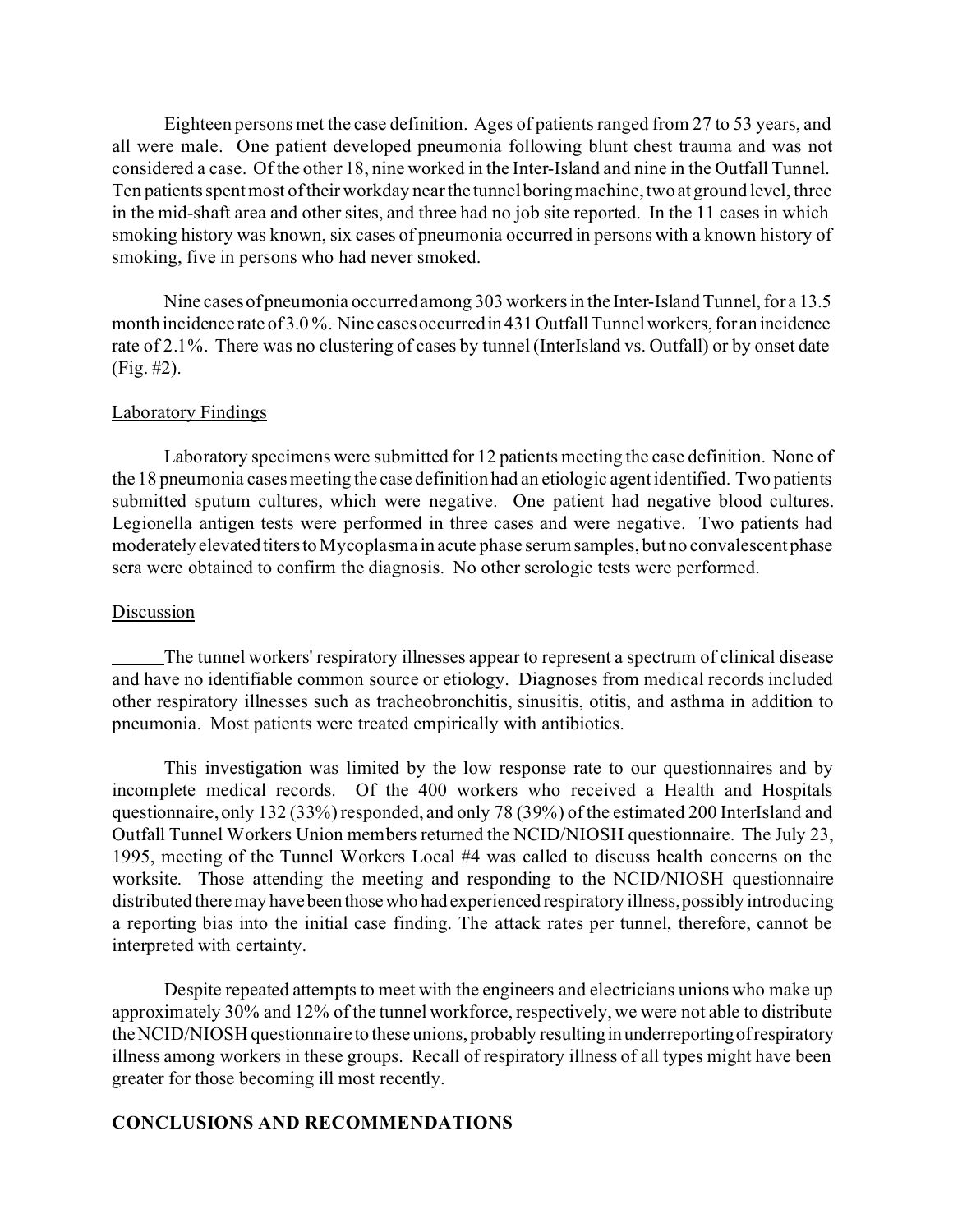Our retrospective review of available medical records could not determine a specific infectious etiology for the respiratory illness. Our analysis of the medical records for epidemiologic purposes was limited by the incomplete laboratory diagnostic testing of the pneumonia cases. It isimportantto note that diagnostic evaluations appropriate for epidemiologic or surveillance purposes may differ from those appropriate for individual medical care and treatment of illness. There was no clustering of casesin time or by tunnel. Prospective evaluation using a standard data collection protocol would be more useful for determining the exact nature of this illness and possibly identifying an etiologic agent.

We agree with the recommendation of the Boston Department of Health and Hospitals letter of August 1, 1995, that cooperation of labor, management, and government authoritiesis essential for the success of all phases of this surveillance effort.

We recommend that top management from the governmental agencies, contractors, and the unions participate fully in the critical components of the surveillance effort put forth by the Boston City Department of Health and Hospitals. All parties should have involvement in decisions on appropriate interventions affecting employees with respiratory symptoms in the tunnels.

Management should provide specific education and information to the employees at the tunnels regarding recognition of respiratory symptoms and the importance of early reporting of symptoms. Workers complaining of cough, fever, difficulty breathing, or wheezing should be identified as soon as possible through self-referral on the job site. They should be evaluated in a timely manner by a health care provider familiar with occupational health issues, particularly respiratory conditions, and, if possible, tunnel or mining hazards. We recommend that an occupational,medical, and smoking history be takenatthisinitialvisit. All personswithpneumonia should be evaluated with a chest radiograph and sputum gram stain and culture (if a productive cough is present). They should have serumsamplescollected(both acute-and convalescent-phase) for further serologic testing. The data collection form (see addendum) used by the investigation team for chart review should be strongly considered for use for prospective surveillance and case reporting.

When this surveillance system is implemented, we will be interested in assisting all parties in the interpretation of data and development of a strategy for prevention of respiratory illness in the workers.

NIOSH has responded to requests for a Health Hazard Evaluation from Deer Island tunnel workers and is currently collecting data for environmental analysis. Should any NIOSH assays suggest that infectious agents are a hazard in the Deer Island tunnels, NCID will resume its work on this investigation.

EIS Fellow EIS Fellow National Center for National Institute for

Emily McClure, M.D., M.P.H. Mary E. Brown, D.V.M., M.P.H.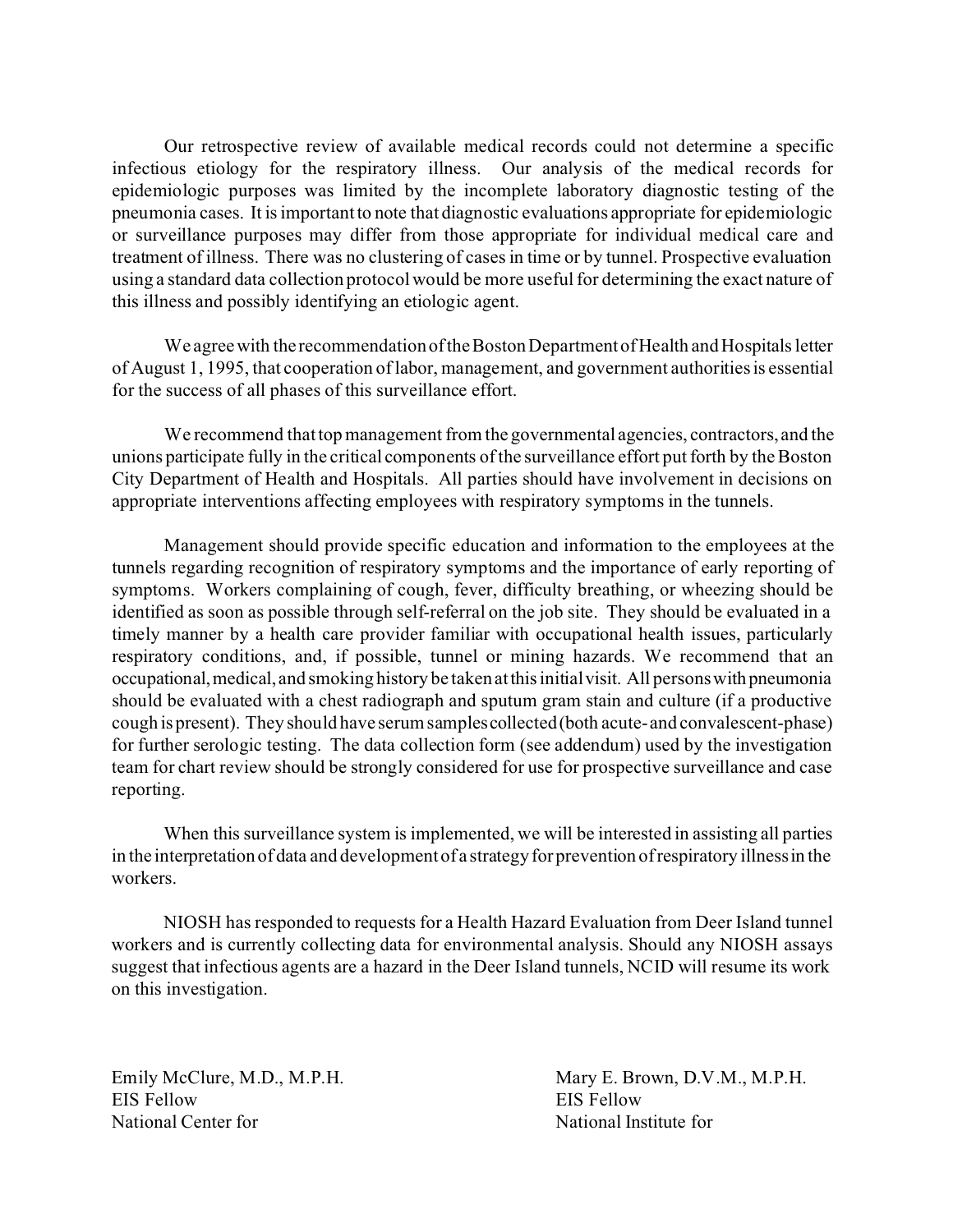Infectious Diseases **Infectious Diseases** Occupational Safety and Health